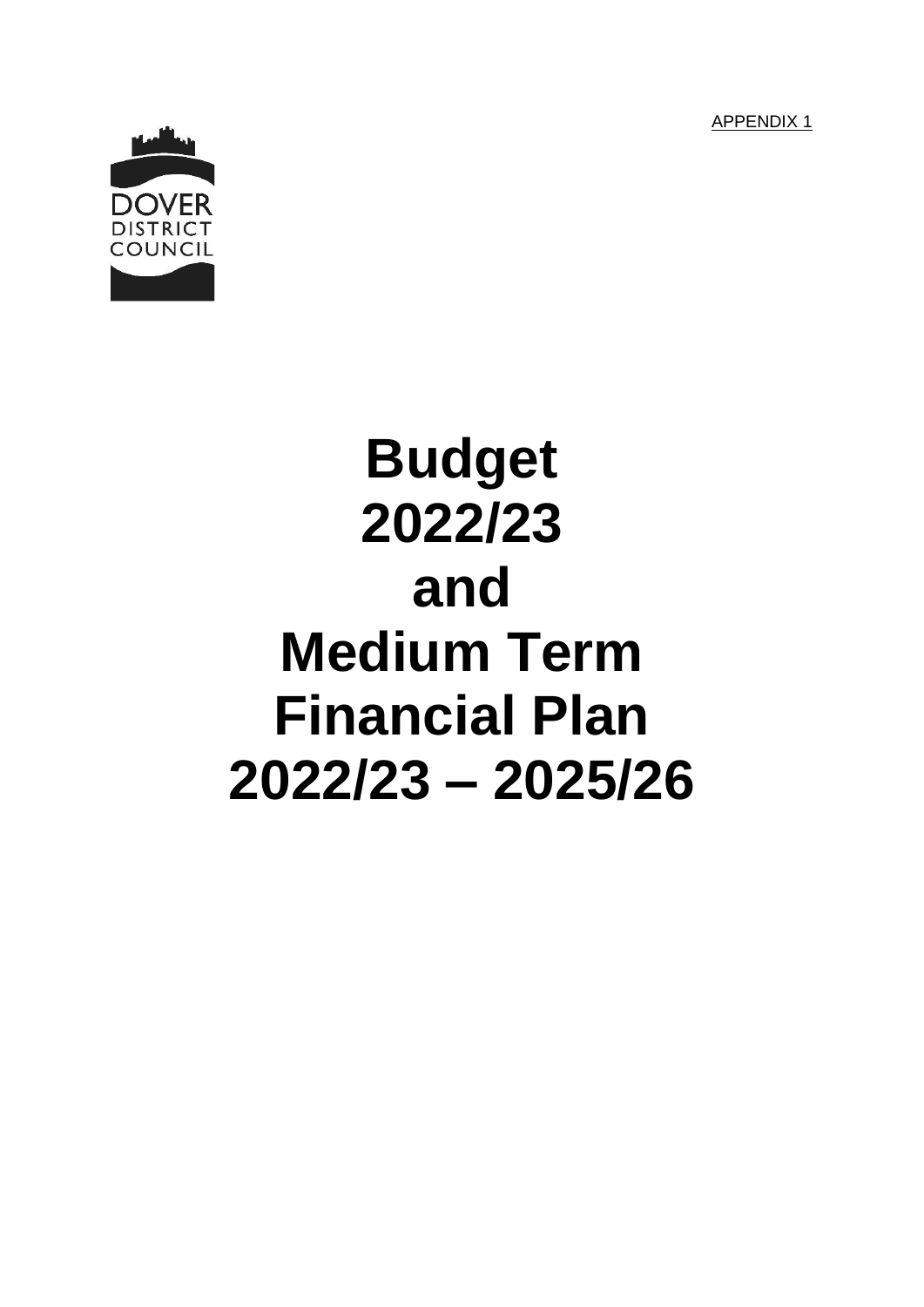# **CONTENTS**

**Executive Summary**

**General Fund Revenue Accounts**

**Housing and the Housing Revenue Account (HRA)**

**Asset Management Plan**

**Capital and Special Revenue Projects**

**Treasury Management and the Prudential Code**

**Key Assumptions & Ready Reckoner**

**Significant Budget Risks**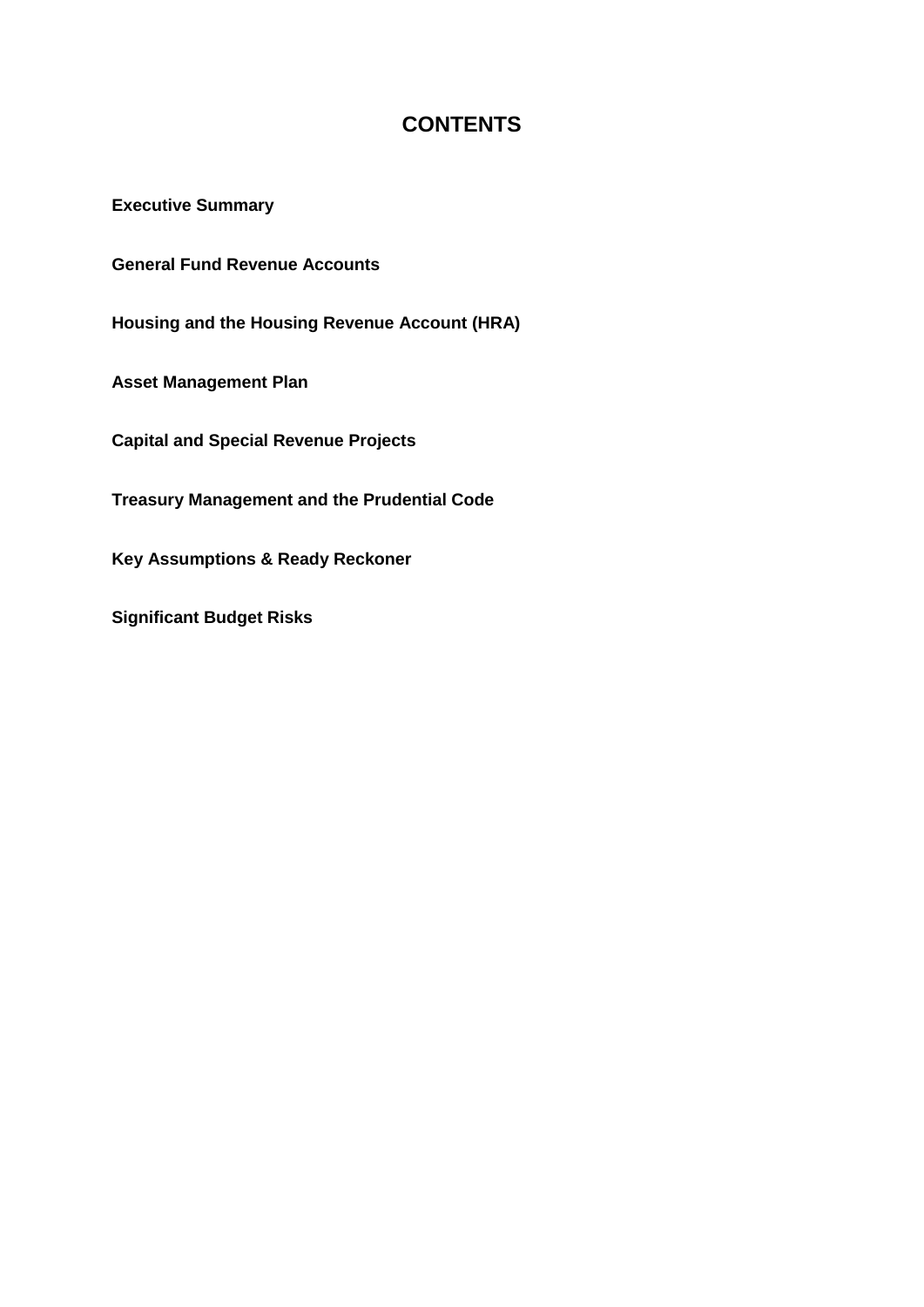## **ANNEXES**

| 1A             | <b>General Fund Revenue Budget Summary</b>        |
|----------------|---------------------------------------------------|
| 1B             | General Fund Service Expenditure by Cost Type     |
| 1 <sup>C</sup> | <b>General Fund Key Figures</b>                   |
| 1D             | <b>General Fund Key Elements</b>                  |
| 2              | Three Year General Fund Revenue Budget Projection |
| $3A - 3C$      | Service Summaries and Budgets (Figures to follow) |
| 4              | <b>Projection of General Fund Reserves</b>        |
| 5              | Housing Revenue Account Budget Summary            |
| 5A             | Housing Revenue Account Four-Year Forecast        |
| 5B             | Housing Revenue Account Development Schemes       |
| 5C             | Housing Revenue Account Programmes                |
| 6A             | Capital Programme                                 |
| 6B             | <b>Capital Receipts</b>                           |
| 6C             | Special Revenue Projects Programme                |
| 6D             | Digital & ICT Projects Programme                  |
| 7A             | <b>Capital Strategy</b>                           |
| 7B             | <b>Treasury Management Strategy</b>               |
| 7C             | <b>Investment Strategy</b>                        |
| 8A             | <b>Council Tax Resolution</b>                     |
| 8B             | Town Council & Parish Precepts                    |
| 8C             | Precepts & the NDR Multiplier                     |
| 9              | <b>Grants to Other Organisations</b>              |
| 10             | <b>Summary of Recommendations</b>                 |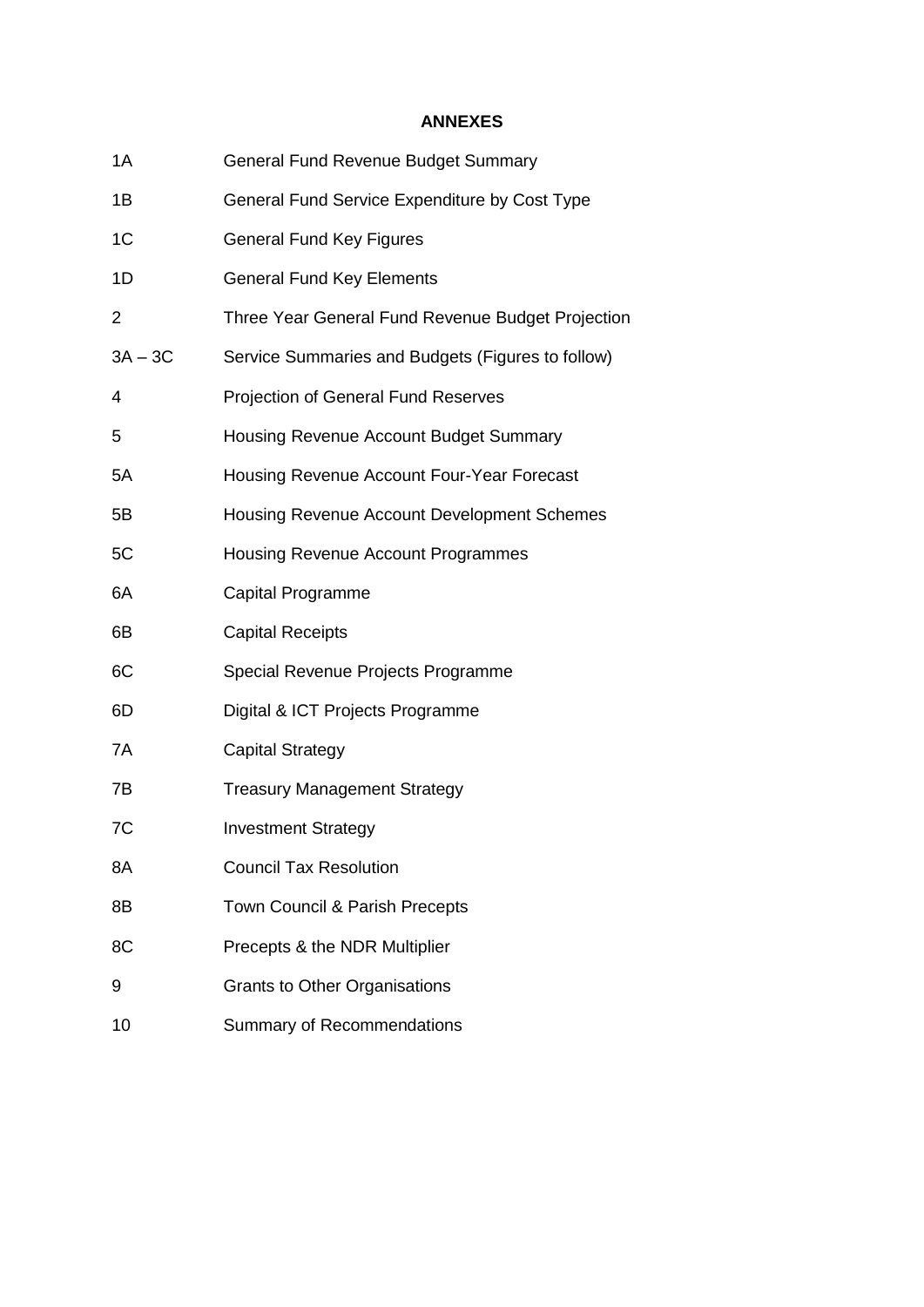# EXECUTIVE SUMMARY

## **OVERALL POSITION**

1. This section provides a summary of the main points of the budget and Medium Term Financial Plan (MTFP) covering the General Fund Revenue Budget, Housing Revenue Account (HRA) and Capital Programme.

#### **BUDGET AND MEDIUM TERM PLANS**

- 2. The MTFP is the Council's key financial planning tool and underpins the strategic approach to financial planning. Although it spans four years, it is reviewed at least annually, and is monitored during the year.
- 3. It should not be viewed in isolation but as part of the wider planning process and in conjunction with other plans and strategies, in particular the Corporate Plan and the Asset Management Plan. This MTFP covers the period 2022/23 – 2025/26.
- 4. Year 1 (2022/23) is the formally approved budget for the coming year. Years 2 4 of the MTFP (2023/24 – 2025/26) are included as "indicative budgets" for planning purposes. These will be rolled forward and amended in subsequent MTFPs and so approval of the MTFP does not set the budgets for the future years.
- 5. Regard has been given to the resources required to deliver the Council's objectives and the budget has been prepared to reflect the anticipated service costs and pressures. However, this budget has been set in a period of uncertainty and volatility due to the Covid pandemic, the winding down of central government support for Covid related pressures and consequences, the unpredictable economic recovery, exit from the EU and the role DDC will play as host to a Border Control Point and as a greatly expanded Port Health Authority.
- 6. The EU Transition has led to the requirement on DDC to create an expanded Dover Port Health Function which, when fully staffed, is expected to have up to 240 additional staff operating within a new Border Control Post (BCP) facility at Whitfield provided by DEFRA
- 7. These events have led to significant uncertainties at the time of writing, impacting (mainly) the 2022/23 revenue budget, including:
	- 2021/22
		- o The final value of government support to local authorities;
		- o The 2021/22 outturn and the reserves and balances to be carried forwards.
	- 2022/23
		- o The duration / renewal of lockdown and / or restrictions;
		- o The speed of economic recovery;
		- o The net cost to DDC of the expanded Port Health Function;
		- o Expenditure for the year;
		- o Income for the year;
		- o Council Tax income;
		- o Business Rates income;
		- o The government settlement for local authorities.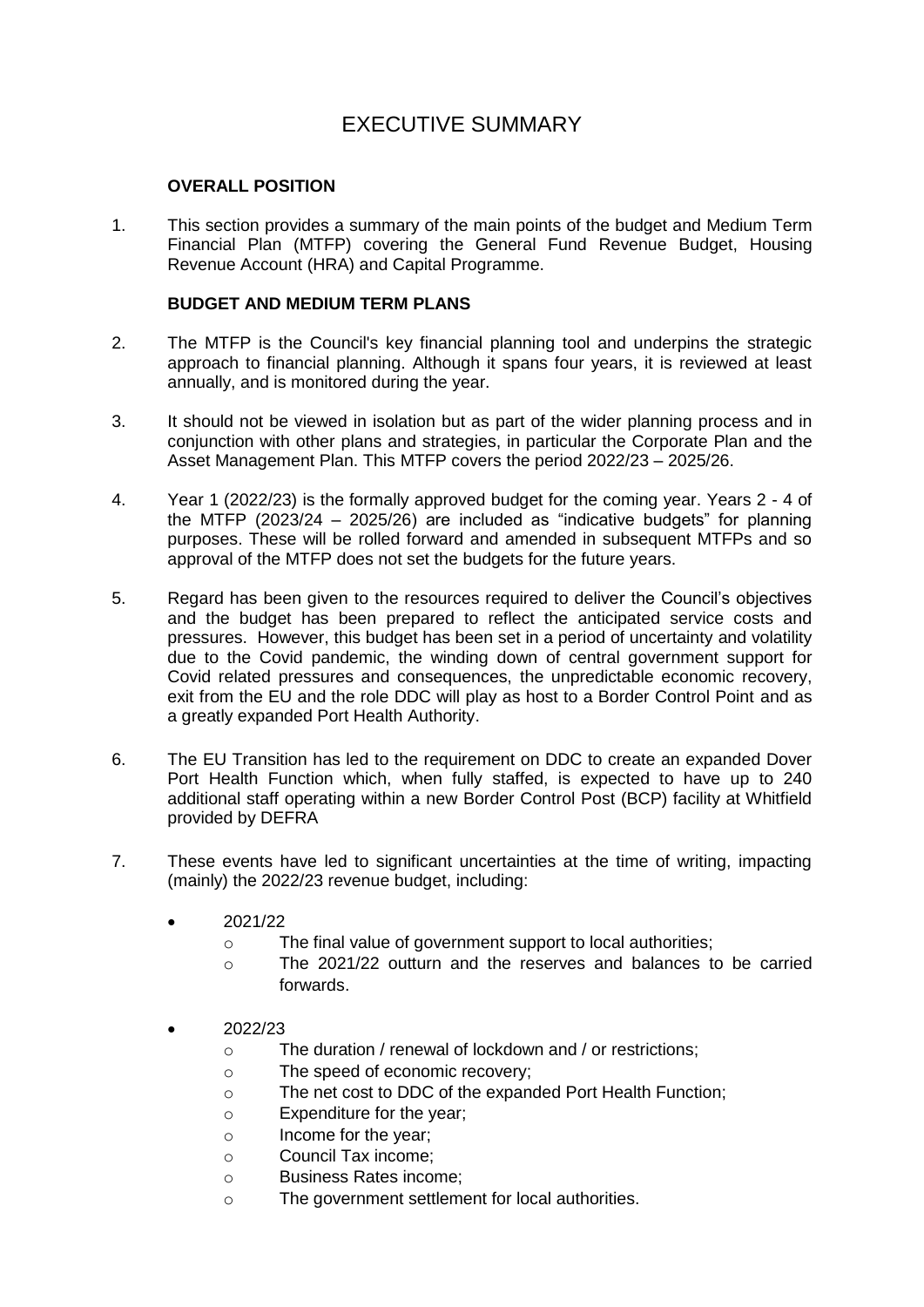- 2023 2026
	- o The continuing impacts of Covid and the speed of economic recovery;
	- o The review of local government finance and the on-going baseline level of financing available including:
		- **The Fair Funding Review**
		- **New Homes Bonus (or any replacement)**
		- **The reform of the Business Rates Retention model**
		- Business Rates revaluations and re-sets.
- 8. It should be noted that the Covid support from government lead to an overall underspend in 2020/21, which will be used to support pressures in 2021/22. None of the Covid support measures are expected to remain in place beyond 2021/22 and so they do not affect the Council's underlying baseline position. The recovery from Covid may, of course, last into 2022/23 and beyond.
- 9. It is the view of the Strategic Director (Corporate Resources) (Section 151 Officer) that, having due regard to the circumstances and the range of uncertainties, the budget has been prepared in an appropriate and prudent manner. As far as can be determined and, based upon the information available at the time of producing this report, the estimates are robust, and the Council's resources are adequate for its spending plans in 2022/23.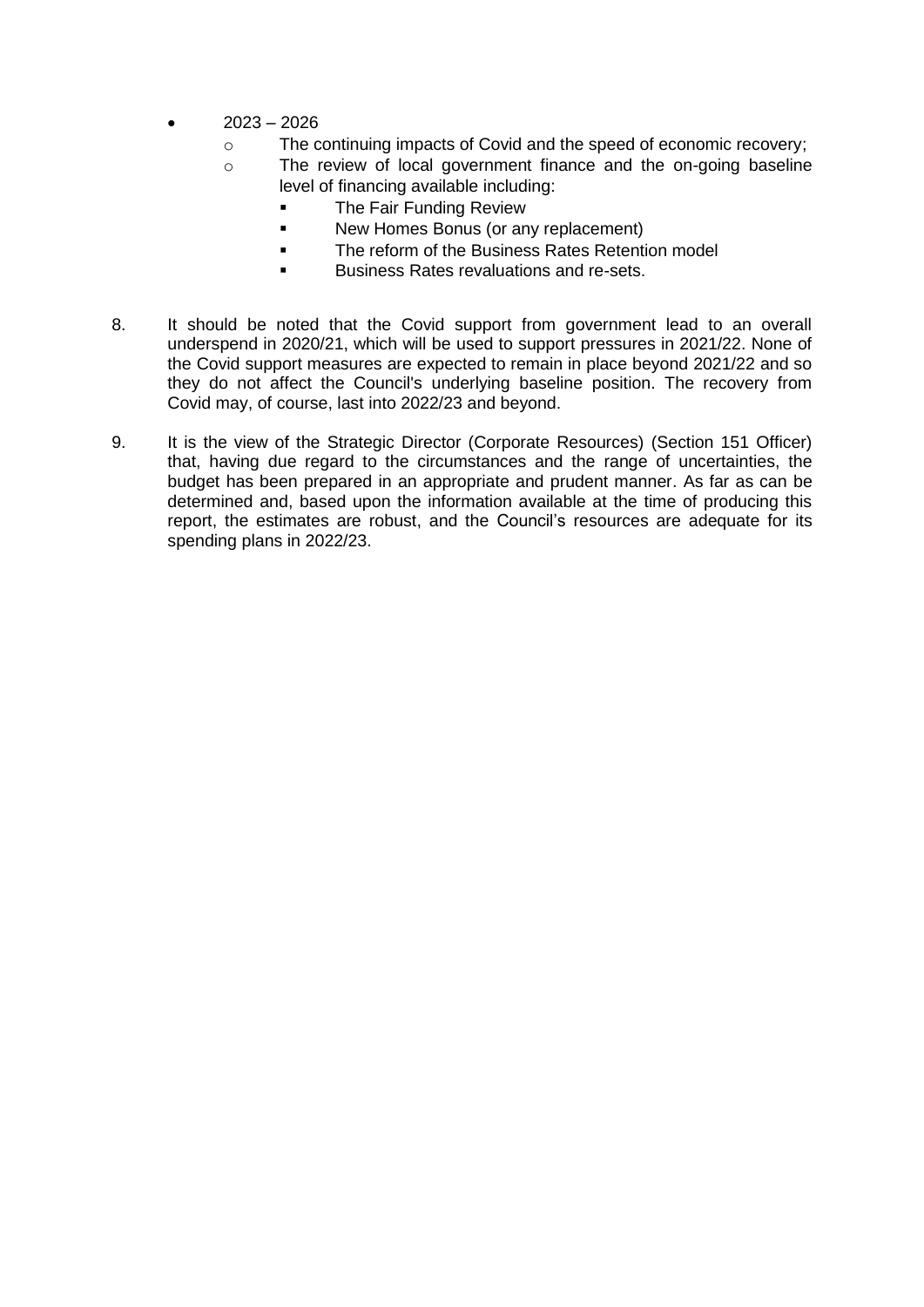# **BUDGET HEADLINES**

## **GENERAL FUND**

- 10. The General Fund (GF) headlines are:
	- General Fund budget deficit of £37k for 2022/23;
	- General Fund balance forecast at £2.9m;
	- DDC Council Tax increase of £4.95 (2.5%) for a Band D property, maintaining the lowest Council Tax in East Kent;
	- No major changes to services;
	- Overall net expenditure levels decreased due to numerous factors, including;
		- Forecast return to pre-Covid levels of major income streams;
			- Savings / Income generation target of £405k.
	- GF Smoothing Reserve to be established to enable the council to take a measured approach to future forecast pressures.

# **THE HOUSING REVENUE ACCOUNT**

- 11. The Housing Revenue Account (HRA) headlines are:
	- The management of DDC's housing stock was transferred from East Kent Housing (EKH) back to DDC on 1st October 2020.
	- 2022/23 budget is currently a deficit of £2m due to the on-going restorative works programme. This will be funded by a contribution of £2m from the Housing Initiatives Reserve;
	- Major variances for 2022/23:
		- Increase of rent by CPI +1%  $(4.1\%$  in total);
		- Increased rent from new properties added;
		- Increased capital works to cover the programme of restorative works:
		- Housing development programme on-going;
	- HRA balance maintained at £1m for 2022/23;
	- Housing Initiatives Reserve forecast at £10m at the end of 2022/23.

# **THE CAPITAL AND REVENUE PROJECTS PROGRAMME**

- 12. The capital and revenue projects programme headlines are:
	- The current general fund capital programme totals £74.7m and is fully funded. The major projects in the programme are:
		- Development of the Dover Fast Track Bus Route;
		- Major restoration works on Maison Dieu (Dover Town Hall):
		- Town Centre Regeneration and Historic Buildings fund;
		- Purchase of refuse & recycling vehicles:
		- Future High Street Funding;
		- Sandwich Guildhall Forecourt public realm improvements;
		- Dover Market Square Public Realm Improvements;
		- Tides Leisure Centre redevelopment (subject to outcome of feasibility studies).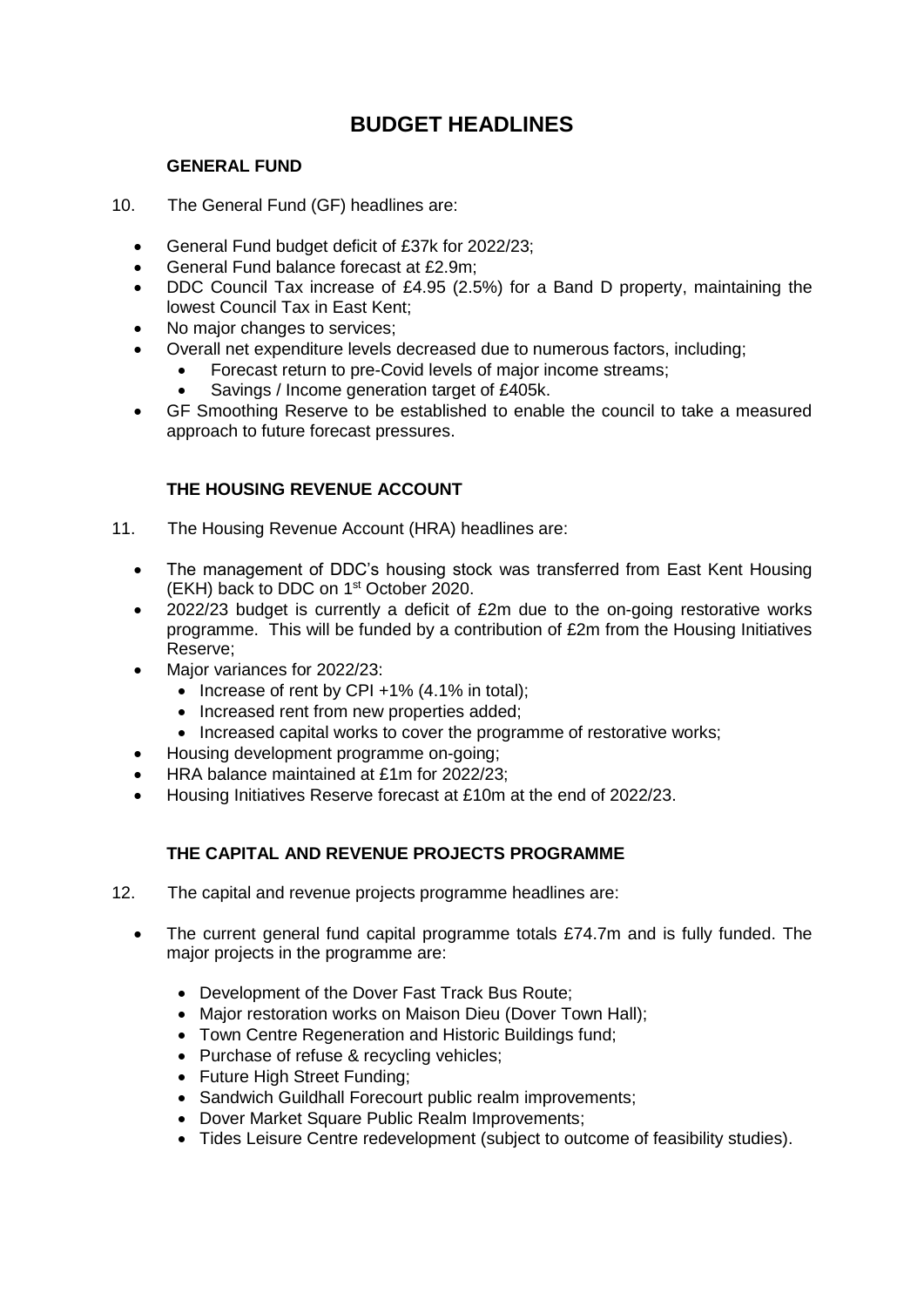- The current resources for funding capital and revenue projects will be largely exhausted by the current programme.
- Future capital receipts are expected to come mainly from on-going housing right to buy sales (which amount to circa £300k per annum at current sales levels) and oneoff asset sales, so will not replenish capital funds and will not be sufficient to maintain the current level of activity in the future.
- Revenue project resources will also be largely depleted, and no significant new resources are expected other than from contributions from the revenue budget.
- Borrowing for capital purposes can be undertaken but this will make business case proposals for projects more challenging as they will have to recognise the costs of borrowing and repayment in order to demonstrate affordability and comply with the Prudential Code.

## **TREASURY MANAGEMENT AND CAPITAL STRATEGIES**

13. The Council is required to produce a Capital Strategy, Treasury Management Strategy and Investment Strategy. These are included at Annexes 7A, 7B and 7C.

## **KEY ASSUMPTIONS AND SIGNIFICANT BUDGET RISKS**

- 14. The budget and projections have been based on the best information available. However, there are always areas where there remains a degree of uncertainty or it has been necessary to make assumptions. The most significant of these assumptions, together with the significant budget risks, have been set out within this MTFP to ensure that Members are aware of the basis of the budget.
- 15. Periodic budget monitoring reports will continue to be produced and circulated to all Members via the quarterly performance report, so that adverse variances can be identified, and remedial action initiated as early as possible.

## **CONSULTATION**

16. The draft budget was placed on the Council's website for comments.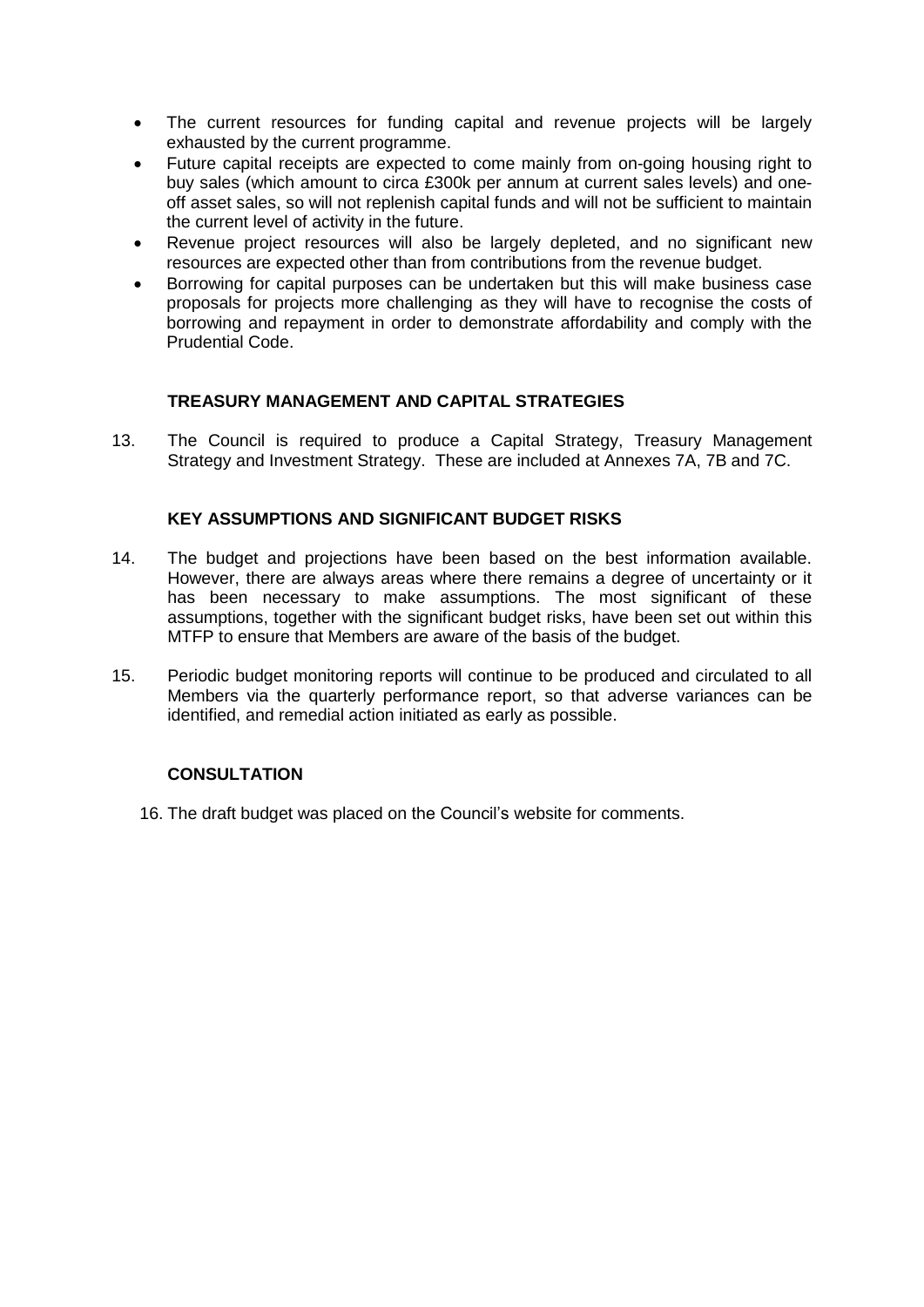# THE GENERAL FUND REVENUE ACCOUNTS

### **INTRODUCTION**

17. All the Council's services, other than housing, are provided through the General Fund (GF). The GF is mainly financed by Council Tax (CT), Business Rates (BR) and Enterprise Zone Relief, Revenue Support Grant (RSG, received from government), and New Homes Bonus (NHB, also received from government).

## **FINANCIAL OBJECTIVES**

- 18. The main financial objectives for the GF Revenue Account<sup>1</sup> are as follows:
	- Produce a fully funded GF Budget;
	- Maintain general balances over the medium term at an appropriate level (considered to be a minimum of £1.5m);
	- Maintain a GF Smoothing Reserve to enable the council to take a measured approach to the forecast pressures;
	- Use earmarked reserves to finance one-off items;
	- Support the Council's corporate priorities and agreed service standards; and
	- Undertake appropriate consultation.

# **BUDGET DISCIPLINE**

- 19. Corporate Management Team, in consultation with the Leader and Portfolio Holders, have reviewed their service areas to support delivery of efficient and effective services within the budgets available.
- 20. In order to maintain firm downwards pressure on expenditure and recruitment, and to ensure budgets are directed to the Council's priorities the Council maintains a continuous "employment management" process. The employment management process provides sign-off for all recruitment before any recruitment is permitted.
- 21. The Council also has the facility to undertake efficiency and service reviews. These review services to deliver efficiencies, savings, alternative delivery methods, digital improvements, smarter working and improved customer experiences.
- 22. A key element of financial management is the treatment of unspent budgets. The Council has sought to promote a culture whereby budget managers have the flexibility to manage their budgets responsibly. Accordingly, managers are given the opportunity to carry forward unused elements of their budget, subject to approval by the Strategic Director (Corporate Resources).

# **THE GENERAL FUND BUDGET SUMMARY**

-

23. The Council's GF revenue budget for 2022/23 is shown in Annex 1. The budget forecasts a deficit of £37k for 2022/23, and the GF balance is forecast to be £1.6m. The net budget requirement for the Council's own purposes, after transfers to/from earmarked reserves is £17.4m.

<sup>1</sup> The Revenue Account funds day to day recurrent expenditure. There are separate financing arrangements for capital expenditure where the benefit of the expenditure lasts for more than one year.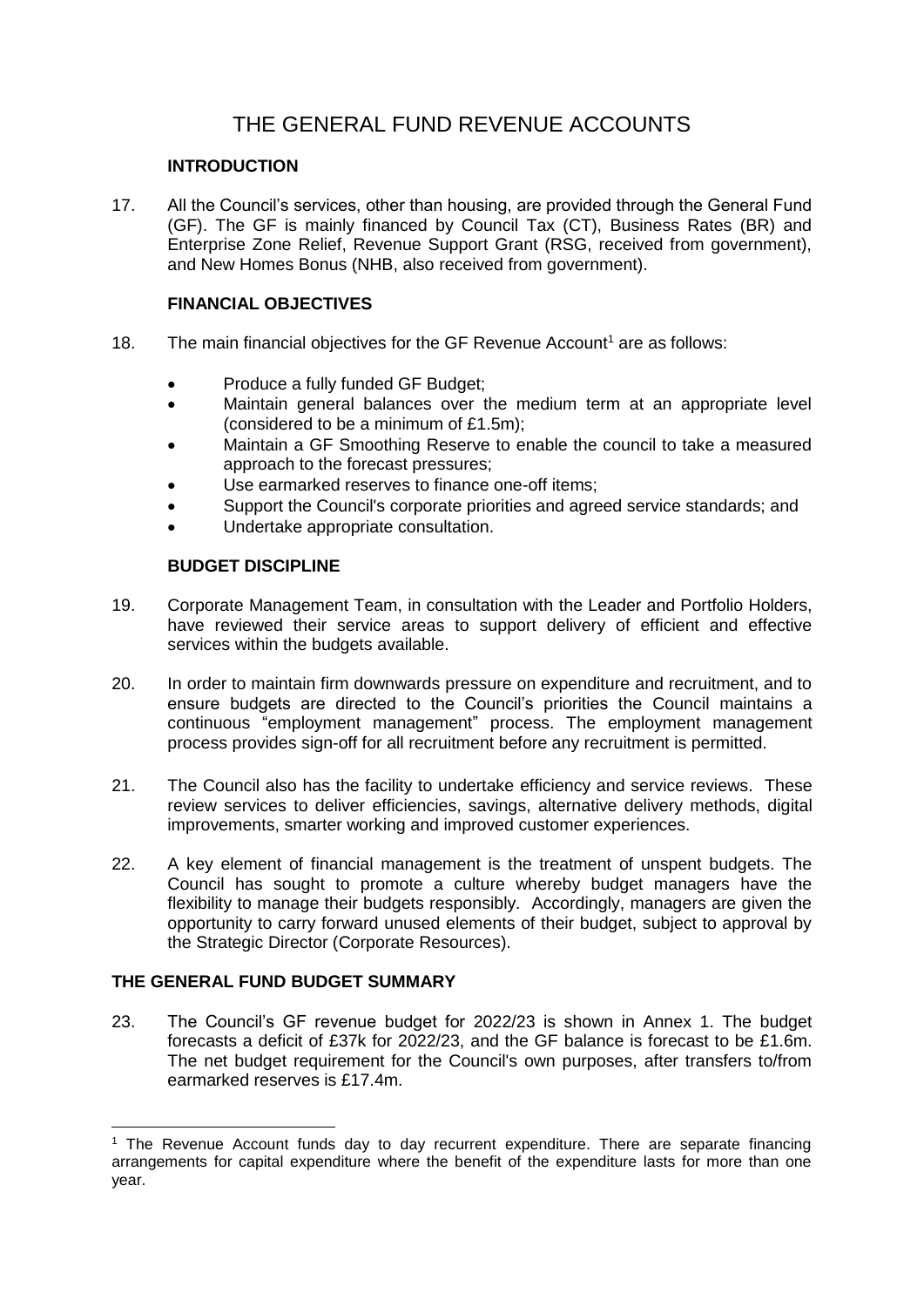| Movement of budget requirement<br>between 2021/22 and 2022/23 | 2021/22<br>Original<br><b>Budget</b> | 2022/23<br>Original<br><b>Budget</b> | <b>Difference</b> |
|---------------------------------------------------------------|--------------------------------------|--------------------------------------|-------------------|
|                                                               | £000                                 | £000                                 |                   |
| <b>Underlying Budget Requirement</b>                          | 16,959                               | 15,979                               | (980)             |
| Earmarked Reserve adjustments <sup>2</sup>                    | 1,323                                | 1,443                                | 120               |
| <b>Net Budget Requirement</b>                                 | 18,282                               | 17,422                               | (860)             |
| <b>Budget Financing</b>                                       | (17, 782)                            | (17, 385)                            | 397               |
| (Surplus) / Deficit                                           | 500                                  | 37                                   | (463              |

- 24. The underlying Budget Requirement has decreased between the financial years, reflecting the forecast return to normality of significant income streams following the impact of Covid 19 in 2021/22.
- 25. The Council's GF revenue budget for 2022/23 is shown in Annex 1. The main factors impacting the General Fund budget are detailed at Annex 1D.

#### **KEY VARIANCES / SIGNIFICANT ISSUES**

26. The table below summarises the main variances between the 2021/22 original budget and the proposed 2022/23 budget.

|                                                                         | £000    | £000     |
|-------------------------------------------------------------------------|---------|----------|
| 2021/22 Original Budget Forecast                                        |         | 500      |
| Increase in forecast total NNDR funding                                 | 402)    |          |
| Increase in Council Tax income                                          | (349)   |          |
| Council Tax Collection Fund movement to deficit                         | 150     |          |
| Increase in New Homes Bonus funding                                     | (239)   |          |
| Lower Tier Services Grant reduction                                     | 194     |          |
| 2022/23 Services Grant introduced                                       | (255)   |          |
| Covid Funding Support ceased                                            | 1,301   |          |
| Other net movement in funding (minor)                                   | (3)     |          |
| <b>Total Variances in Funding</b>                                       |         | 397      |
| One-off NDR EZ/Renewable income to Projects reserve                     | 252     |          |
| Increased annual contribution to ICT & Digital reserve                  | 30      |          |
| Use of Port Health Operations reserve to fund net cost                  | (1,988) |          |
| Reduced contribution to reserve for NDR fluctuations                    | (265)   |          |
| Application of reserve for Development Plan expenditure                 | (220)   |          |
| Other net reserve use                                                   | 81      |          |
| Total Variances in transfers to / from reserves                         |         | (2, 110) |
| Forecast net cost of Port Health service due to phased<br>service start | 1,988   |          |
| Covid Pressures ceased / absorbed into service budgets                  | (1,895) |          |
| Target savings removed / absorbed into service budgets                  | 1,295   |          |
| 2022/23 savings / income generation target                              | (405)   |          |

 $2$  Earmarked reserves are used to offset agreed expenditure within services in accordance with the protocols detailed in Annex 4.

-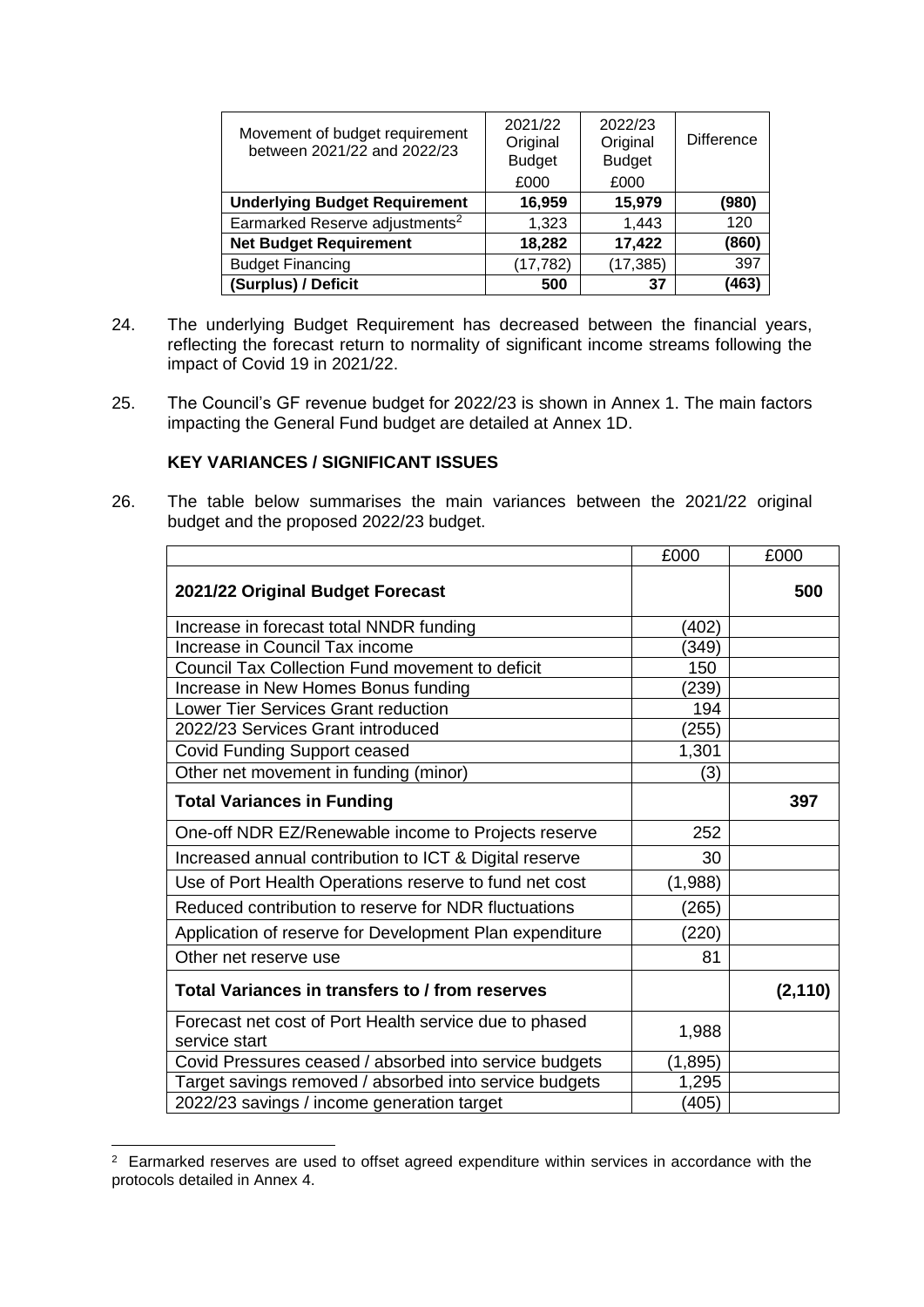|                                                         | £000  | £000  |
|---------------------------------------------------------|-------|-------|
| Impact of 4.5% inflation forecast on refuse contract    | 205   |       |
| Savings from capital financing of refuse contract       | (640) |       |
| Central support costs recharged to Port Health function | (375) |       |
| Port Health staffing share of pension backfunding       | (600) |       |
| Impact of salaries inflation, changes in posts and      | 640   |       |
| associated pensions impact                              |       |       |
| Reduction in Council Tax penalty & fine income          | 94    |       |
| Estimated reduction in leisure provider income          | 125   |       |
| Corporate maintenance increase re inflation and work    | 70    |       |
| levels                                                  |       |       |
| Forecast on-going expenditure on Local Plan (reserve    | 220   |       |
| funded)                                                 |       |       |
| Numerous miscellaneous variances                        | 335   |       |
| Variance in Net Operating Expenditure                   |       | 1,057 |
| Reduction in interest receivable forecast               | 33    |       |
| Short term borrowing interest budget reduced            | (160) |       |
| Borrowing allowance increased for waste vehicles        | 320   |       |
| <b>Variance in Financing Adjustments</b>                |       | 193   |
| 2022/23 Forecast Budget Deficit                         |       | 37    |

#### **FINANCING THE BUDGET**

27. Financing of the net 2022/23 requirement is shown below.

| 2022/23 General Fund Revenue Financing              | £000   | %      |
|-----------------------------------------------------|--------|--------|
| Non-Domestic Rates Income                           | 7,746  | 44.6   |
| <b>Revenue Support Grant</b>                        | 60     | 0.3    |
| Lower Tier Services Grant & 22/23 Services<br>Grant | 422    | 2.4    |
| <b>New Homes Bonus</b>                              | 1,229  | 7.1    |
| <b>Council Tax</b>                                  | 8,038  | 46.2   |
| <b>Collection Fund Surplus (Council Tax)</b>        | (115)  | $-0.6$ |
| <b>Total Financing</b>                              | 17,380 | 100.0  |

28. The following sections provide further explanation of the Council's main funding streams.

#### **REVENUE SUPPORT GRANT**

- 29. RSG (from Government) has been reduced by significant amounts every year since 2012/13.
- 30. The cash settlements are shown in the table below. RSG was expected to fall away to £nil from 2021/22, however the provisional settlement includes an additional year at the current level (plus inflation).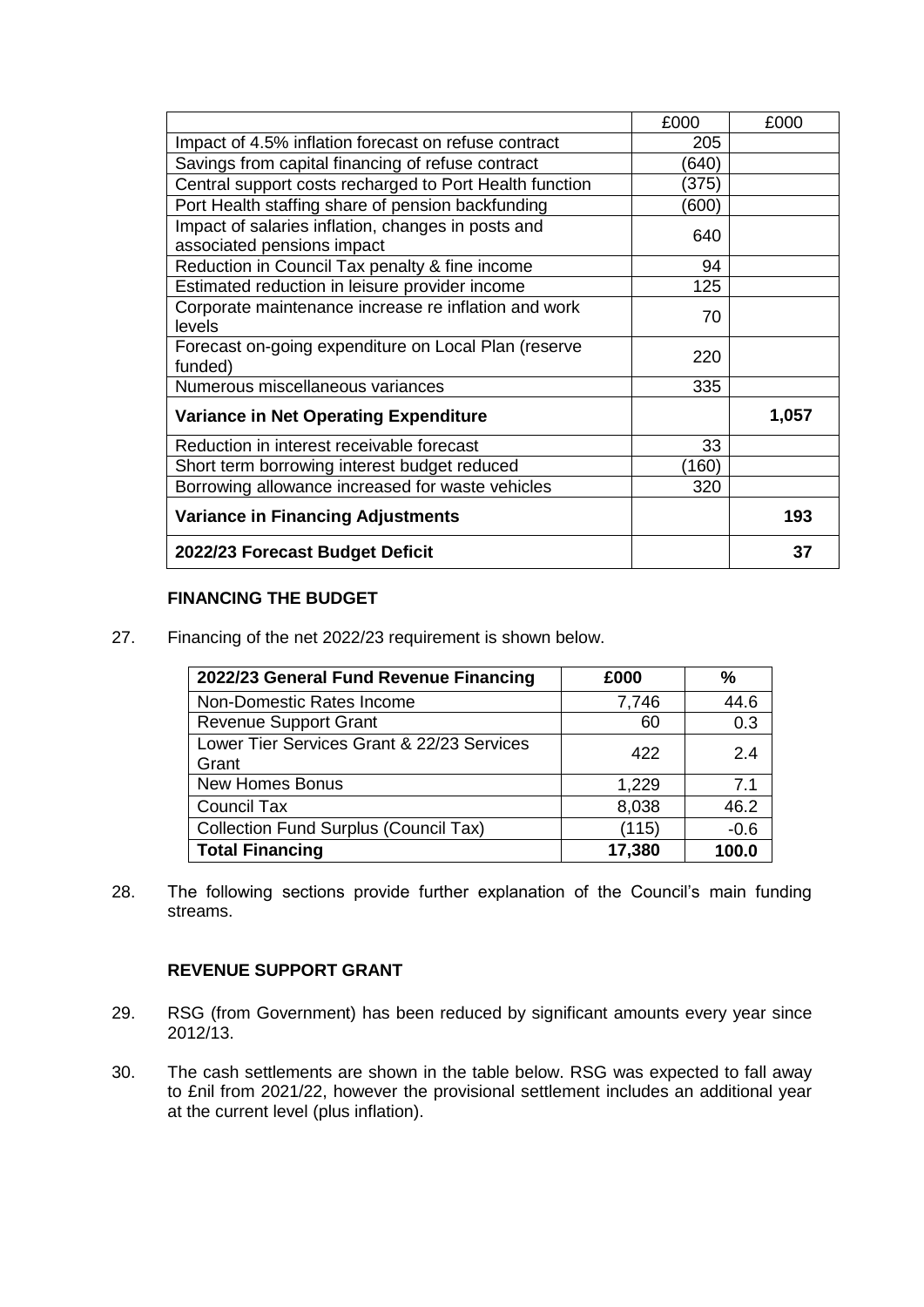| <b>Revenue Support</b><br><b>Grant Settlement</b> | Grant<br>£000 | Reduction<br>£000 | Reduction<br>% | Cumulative<br>£000 | Cumulative<br>% |
|---------------------------------------------------|---------------|-------------------|----------------|--------------------|-----------------|
|                                                   |               |                   |                |                    |                 |
| $2012/13^3$                                       | 5,112         |                   |                |                    |                 |
| 2013/144                                          | 4,699         | 413               | 8.1            | 413                | 8.1             |
| 2014/15                                           | 3,698         | 1,001             | 21.3           | 1,414              | 27.7            |
| 2015/16                                           | 2,529         | 1,169             | 31.6           | 2,583              | 50.5            |
| 2016/17                                           | 1,758         | 771               | 30.5           | 3,354              | 65.6            |
| 2017/18                                           | 1,027         | 731               | 41.6           | 4,085              | 79.9            |
| 2018/19                                           | 568           | 459               | 44.7           | 4,544              | 88.9            |
| 2019/20                                           | 57            | 511               | 90.0           | 5,055              | 98.9            |
| 2020/21                                           | 57            | 0                 | 0              | 5,055              | 98.9            |
| 2021/11                                           | 58            | ั1)               | (1.8)          | 5,054              | 98.9            |
| 2022/23                                           | 60            | (2)               | (3.4)          | 5,052              | 98.8            |
| 2023/24                                           | 75            | (15)              | (25.0)         | 5,037              | 98.5            |
| 2024/25 Onwards                                   | 0             | 75                | 100.00         | 5,112              | 100.0           |

31. For financial planning purposes it has been assumed that RSG will cease after 2023/24 and will remain at zero for the remainder of the MTFP planning period.

#### **LOWER TIER SERVICES GRANT AND 2022/23 SERVICES GRANT**

- 32. The Lower Tier Services Grant was introduced last financial year. This was funded from £111m of NHB returned surplus from the previous year. It was introduced in the provisional settlement and ensured that no authority received a reduction in Core Spending Power. It was heavily weighted towards district councils, and particularly those that were losing from the changes in NHB. It was anticipated that this was a short-term grant and that the funding of £360k would apply for 2021/22 only. However, the 2022/23 settlement includes a further award of the Lower Tier Services Grant of £160k.
- 33. Additionally, in 2022/23 a new grant, 2022/23 Services Grant has been introduced, worth £822 million across the sector. This grant is for 2022/23 only DLUHC have advised that they will work with the sector on to distribute this funding from 2023/24 onwards. The funding will go to all tiers of local government in recognition of the range of vital services delivered by councils across the country. This grant will be unringfenced with local authorities best placed to understand local priorities. DDC has been awarded £255k for this grant.

#### **BUSINESS RATES (BR)**

-

#### The Business Rates Retention System

- 34. The system is complex and volatile. It contains tariffs and top-ups, safety nets, levies, baseline "resets", BR pools, pilot schemes, periodic revaluations, transition periods, appeals and BR relief schemes.
- 35. Although referred to as a 50% local retention system, of which 40% is currently retained by districts, it is not the full picture. DDC actually retains about 10% (before

<sup>&</sup>lt;sup>3</sup> Split for 2012/13 based on proportion of RSG:NNDR for 2013/14 before Council Tax Support Funding, with an adjustment to add to the 2012/13 RSG the level of CTS funding of £1,218k awarded in 13/14 for comparability across the years.

<sup>4</sup> Council Tax Support Funding added by Govt. to RSG from 2013/14 onwards, replacing subsidy for council tax benefit previously shown in service costs. This effectively covers reduced income from Council Tax due to discounts being applied against tax base/council tax bills instead of being awarded as Benefit. CTS Funding not disclosed separately by Government from 14/15 onwards.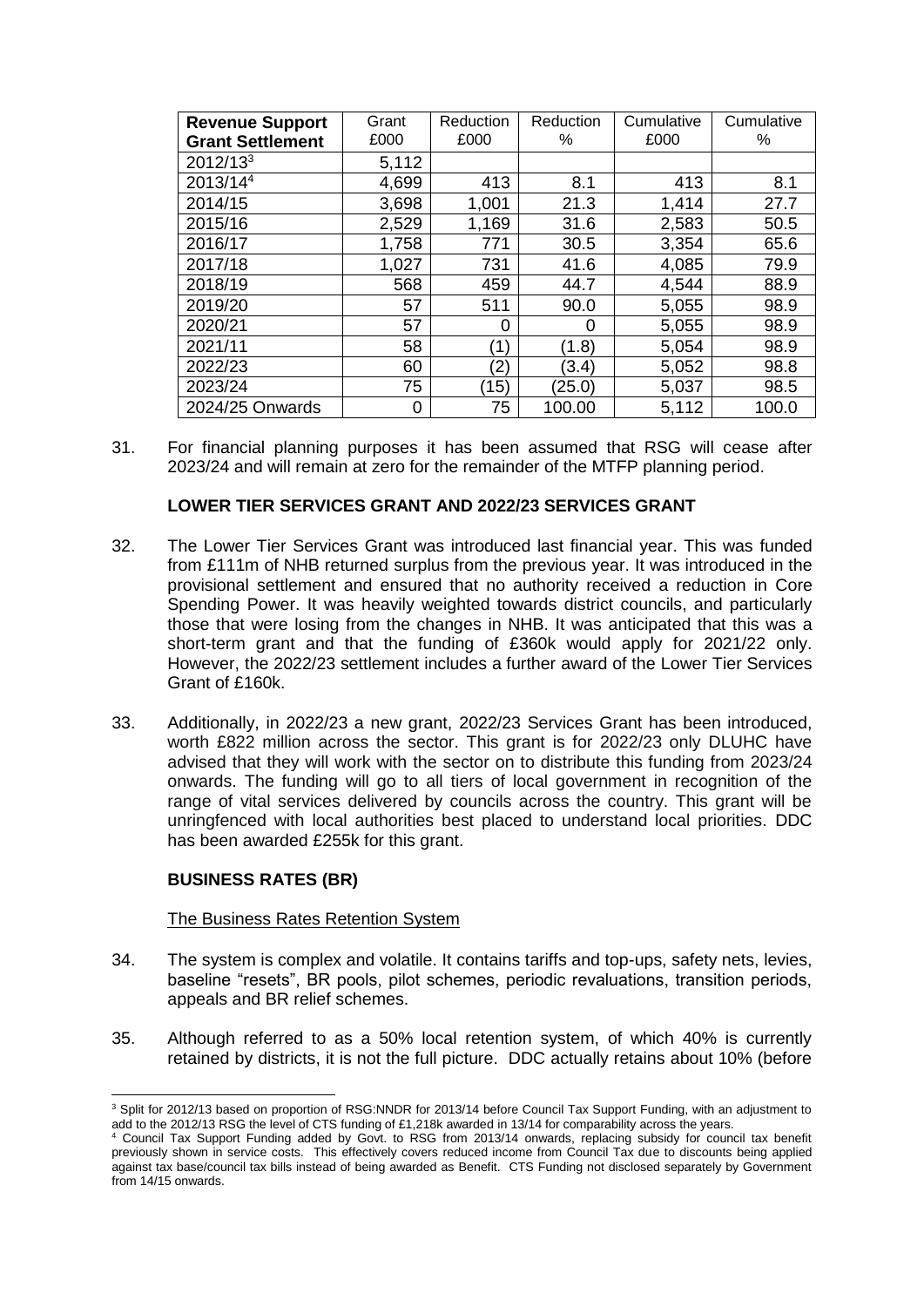s31 grants). A simplified illustration of the mechanism for the "50%" BR retention system is set out in the table below (based on draft 2020/21 data before adjustment for S31 grant funding of reliefs).

| <b>Attribution of BR Income (Indicative)</b> | £m     |
|----------------------------------------------|--------|
| Dover district net rate yield                | (41.8) |
| Less                                         |        |
| 50% to Government                            | 20.9   |
| 9% to KCC and 1% to Fire                     | 4.2    |
| Retained balance of 40%                      | (16.7) |
| Less: tariff to Government                   | 12.3   |
| <b>Balance retained by DDC</b>               | (4.4)  |

- 36. From the 40% retained, if the baseline amount that remains with the council is greater than the council's baseline budget requirement, then the council pays the excess to government in the form of a "tariff". For Dover this means the bulk of the 40% is also paid to government, as shown in the table.
- 37. Once the tariff is set, a district will have to continue to pay this amount to government. If actual collection is lower (for example, due to demolition, successful appeals, bad debts etc.) the council has to continue to pay the tariff and bear the loss itself until it hits the safety net at which point losses are capped. For DDC this is circa £278k.
- 38. The dynamic nature of the system, the elements of which can all be moving in different directions, can produce perverse outcomes, which make it very difficult to develop a stable and robust budget. The accounting regulations for the different elements of the system also mean that some elements are recognised in different years, even though they arise in the current year.
- 39. Provisions for likely reductions in rateable value (RV) from appeals and bad debts also have to be calculated. These may or may not be sufficient.
- 40. For 2022/23 the baseline budget requirement (or 'Baseline Funding Level (BFL)) is deemed to be £3,705k. The safety net kicks in at £3,427k, meaning the first £278k of any loss must be borne by the Council before a safety net payment is received from Government. The safety net payment would top up the Council's income to 92.5% of the BFL (i.e. to £3,427k).
- 41. Reform / revision of the BR system is overdue and may occur in 2022/23, at which point a "reset" is also expected to occur and some loss of 'growth retention' is expected. However, the exact mechanisms and timings are not yet known.
- 42. Therefore, the MTFP assumes the continuation of the system as at present, without any "reset", and with a continuation of pooling to reduce levies.
- 43. There are several significant aspects to the current business rates regime:
	- "Real" Growth
	- The DDC BR Profile
	- Renewable Energy Income
	- Enterprise Zone Relief Compensation Grant (Income)
	- The Business rates Pilot and Pool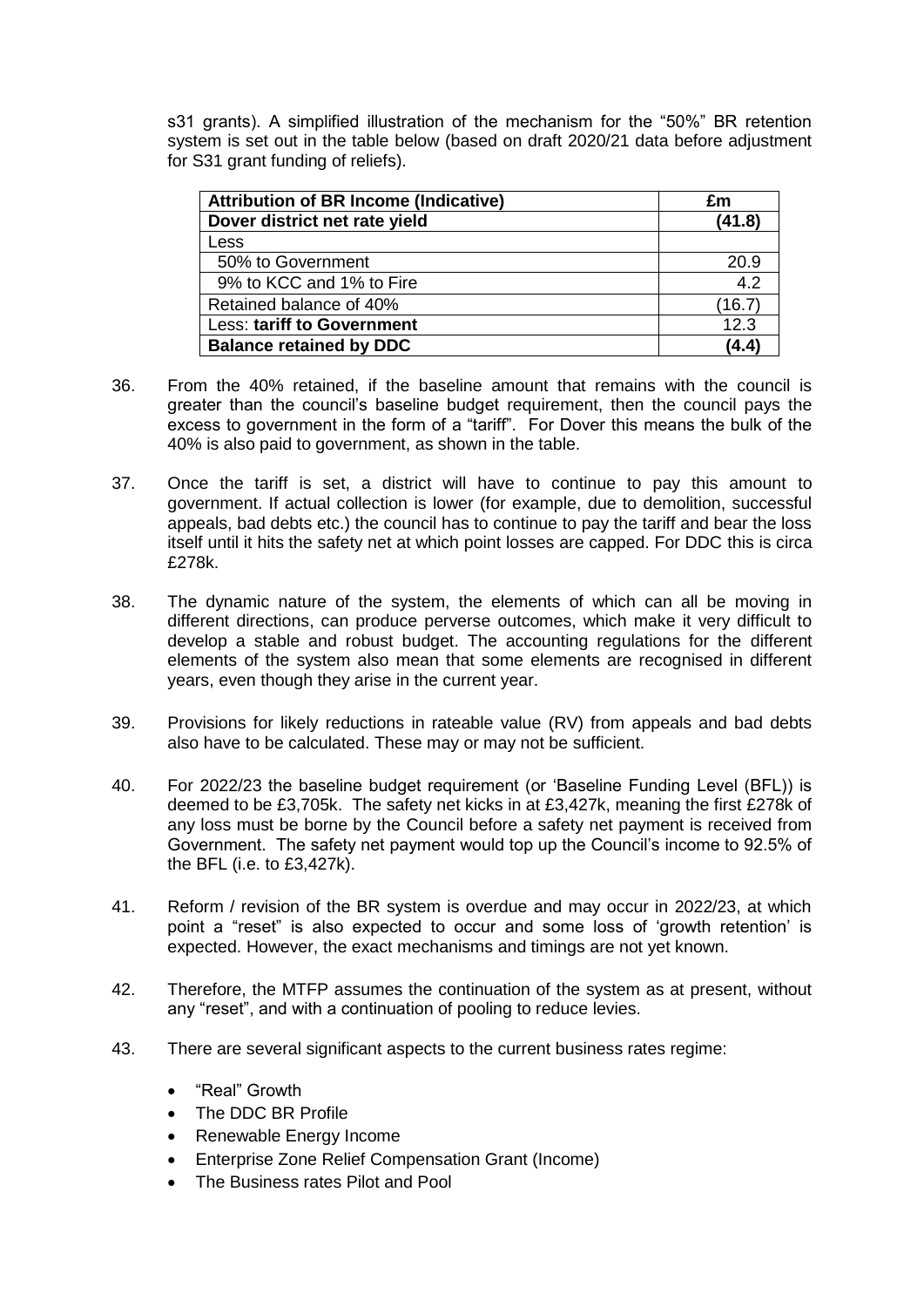#### Real Growth

- 44. The Dover District has been successful in generating significant real growth in developments in the district during 2016/17 – 2022/23 and this is vital to the Council since it helps to offset the erosion of the tax base and BR income from BR appeals, or from unexpected downward revisions by the VOA.
- 45. However, BR is still dominated by a small number of hereditaments.

#### DDC BR Profile

46. The BR profile for DDC is unusual for its high level of concentration, the unique nature of some of the properties and the volatility of the RV of unique properties such as the Channel Tunnel.

| <b>Dover's Rateable Values</b> | Rateable Value <sup>5</sup> |                |
|--------------------------------|-----------------------------|----------------|
|                                | £000                        | %              |
| <b>Channel Tunnel</b>          | 28,000                      | 25             |
| <b>Discovery Park</b>          | 9,438                       | 8              |
| Dover Harbour Board            | 2,730                       | 2              |
| Tesco, Whitfield               | 2,370                       | $\overline{2}$ |
| <b>Biomass Power Plant</b>     | 2,120                       | $\overline{2}$ |
| <b>Sub Total</b>               | 44,658                      | 39             |
| Remainder <sup>6</sup>         | 70,046                      | 61             |
| Total                          | 114,704                     | 100            |

#### Renewable Energy Income

47. The new Biomass Power Plant at Discovery Park is a renewable energy site. As such, we are able to retain all of the BR income ourselves, i.e. it does not have to be shared between the preceptors, so long as we granted planning permission. The RV of the plant is £2,120k.

#### Enterprise Zone Relief Compensation Grant

- 48. The Discovery Park is a 'Case B' type Enterprise Zone (EZ), and the EZ Relief given to its businesses are compensated by separate government grants. The compensation grant received is split between the preceptors in accordance with the tier split and is not subject to any additional levy (which is advantageous). As such, it also sits outside of the pooling arrangements.
- 49. Although now declining as the period of EZ relief expires, and no new businesses are allowed to claim it, Enterprise Zone Relief Compensation grant is still expected to generate £1,347k in 2022/23 (£1,915k in 2021/22).

#### The Business Rates Pilot

50. For 2018/19 DDC was included, with KCC and all other Kent districts, in the Kent BR Pilot, enabling all business rates growth to be retained locally (i.e. without Government taking its 50% share and without it charging any levy on growth).

-

<sup>5</sup> Note – These figures are based on 2017 valuations. Rateable Value is not the same as the Business Rates paid. RV is multiplied by a government set multiplier (50.4p in 2018/19 increasing to 51.2p in 2019/20 for the standard multiplier) to determine the amount payable and this may be subject to BR reliefs.

<sup>&</sup>lt;sup>6</sup> The next largest site is just 1% of the total.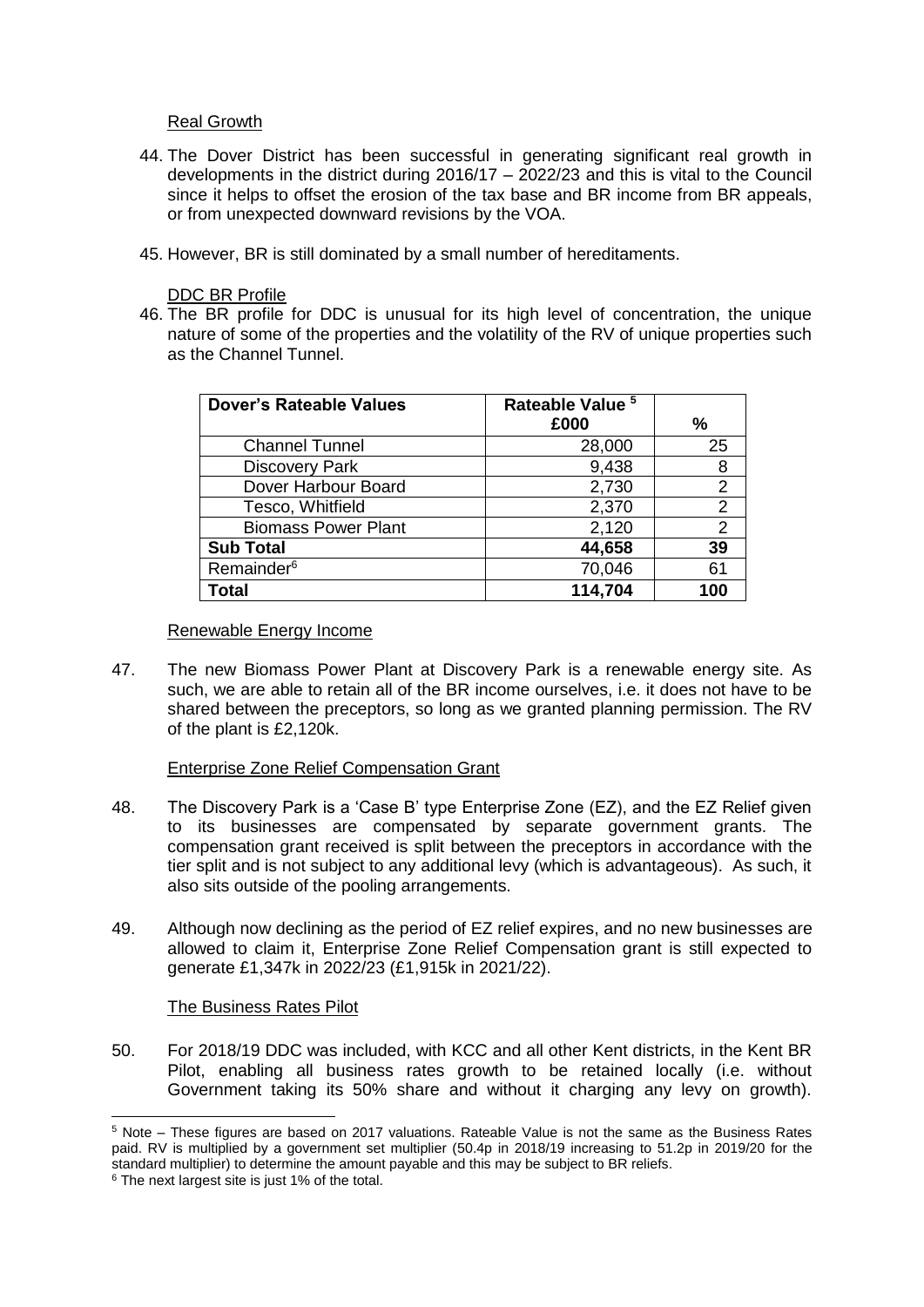Government did not renew the Kent BR pilot for a second year and so the Kent BR Pool resumed operation in 2019/20 and continues in 2022/23.

51. DDC is not a full Member of the BR pool, as it is advantageous to all pool members, including DDC, to minimise the BR levy we pay, by giving DDC "shadow" pool member status and this has been agreed to continue for 2022/23.

#### Forecasts

- 52. Despite the extreme volatility, the outcome for 2021/22 is expected to be an improved position compared to 2020/21. There is expected to be a small surplus on the NDR Collection Fund at the end of the year that will need to be distributed in future years, in line with the Collection Fund accounting requirements.
- 53. The NDR1 return to Government was submitted at the end of January 2021. This return determines the forecasts for the NDR budget to be recognised in 2021/22. Despite the volatility of the current financial situation, it is forecast that the net NDR position (after allowing from transfers to and from reserves to negate the impact of timing differences between the accounting for transactions and the application to the GF budget) will be at a similar level to that forecast for the 2021/22 budget.

## **COUNCIL TAX**

- 54. A Council Tax increase of 2.5% for DDC purposes has been assumed for the 2022/23 budget which, if approved, will produce a Band D Council Tax of £202.14. This will result in an increase of £4.95 per year on a Band D property, which is 5p within the Government's capping requirements, which limit increases to 2% or £5, whichever is the greater.
- 55. The increase in the tax base from 38,993.34 Band D equivalent properties in 2021/22 to 39,763.21 equivalent properties in 2022/23, a rise of 1.97%, is mainly due to a forecast reduction in the claimant counts for Council Tax Reduction Scheme (CTRS), along with new properties being registered for Council Tax (incl. estimates of new builds).
- 56. The combined impact of the Council Tax increase and the tax base increase is forecast to generate total Council Tax income of £8m. For planning purposes, a Council Tax increase of £4.95 per annum has been estimated for future years.
	- 2021/22 2022/23 Increase £ £ % Dover District Council **197.19 202.14** 2.51 Kent County Council  $\vert$  1,418.76 | 1,461.24 | 2.99 The Police & Crime Commissioner for Kent  $\vert$  218.15  $\vert$  228.15  $\vert$  4.58 Kent & Medway Fire & Rescue Authority  $\begin{array}{|c|c|c|c|c|c|c|c|c|} \hline \end{array}$  82.35 | 1.98 **Sub-Total 1,914.92 1,973.88 3.08** Town & Parish Council (average) | 71.08 | 75.93 | 6.82 **Total Band D Council Tax 1,986.00 2,049.81 3.21**
- 57. The total draft Council Tax charges for a Band D property is made up as follows:

58. How the total Council Tax charge is allocated to the individual organisations is illustrated below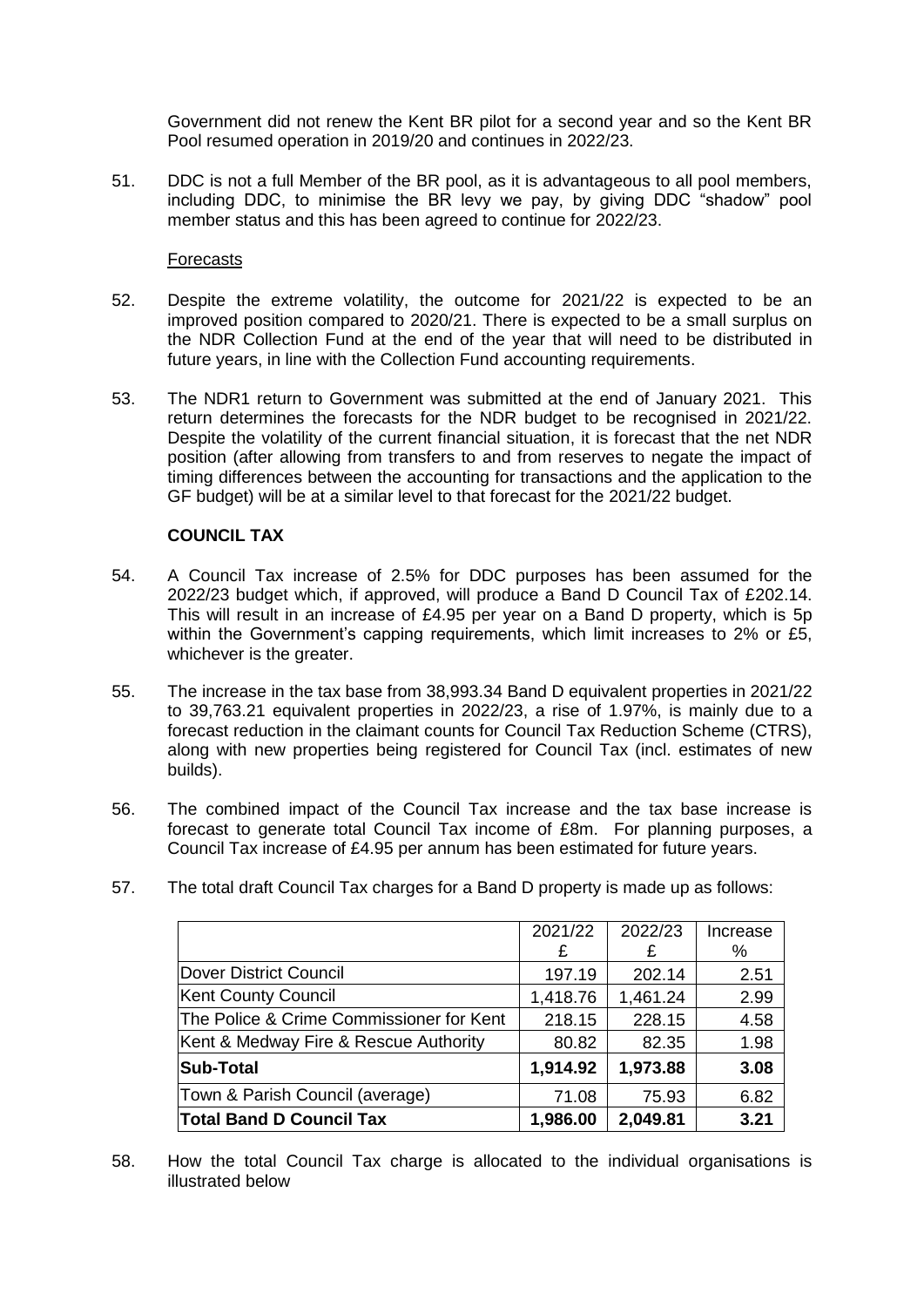

# **COMPARISON WITH OTHER DISTRICTS' 2021/22 BAND D COUNCIL TAX**

59. DDC has one of the lowest Council Tax rates in Kent. A comparison with the East Kent authorities' 2021/22 Council Tax rates below shows the percentage that their 2021/22 Council Tax level exceeded DDC's and the extra income DDC would receive at their level of Council Tax:

|                                       | Band D             | <b>Difference</b> | Extra Income |
|---------------------------------------|--------------------|-------------------|--------------|
|                                       | <b>Council Tax</b> | to DDC            | DDC would    |
|                                       |                    | $\%$              | receive      |
| <b>Dover District Council</b>         | 197.19             |                   |              |
| <b>Canterbury City Council</b>        | 221.22             | 15%               | £938k        |
| Folkestone and Hythe District Council | 259.20             | 35%               | £2.40m       |
| <b>Thanet District Council</b>        | 243.13             | 26%               | £1.80m       |

## **NEW HOMES BONUS**

- 60. New Homes Bonus (NHB) was funded by the MHCLG $<sup>7</sup>$  from a top slice of existing</sup> local government finance. The NHB received is credited to the General Fund revenue budget and it is therefore an essential element in balancing the Council's budget. Reductions in NHB results in offsetting savings being required.
- 61. The grant awarded to Dover since the start of the scheme is detailed below:

| Year of<br><b>Scheme</b> | <b>Financial</b><br>Year | <b>Annual Grant</b><br>£000 | <b>Cumulative</b><br>Grant<br>£000 | <b>Cumulative</b><br><b>Years</b><br><b>Included</b> |
|--------------------------|--------------------------|-----------------------------|------------------------------------|------------------------------------------------------|
|                          | 2011/12                  | 294                         | 294                                |                                                      |
| 2                        | 2012/13                  | 155                         | 449                                | 2                                                    |
| 3                        | 2013/14                  | 450                         | 899                                | 3                                                    |
|                          | 2014/15                  | 396                         | 1,296                              |                                                      |
| 5                        | 2015/16                  | 275                         | 1,570                              | 5                                                    |
| 6                        | 2016/17                  | 328                         | 1,899                              | 6                                                    |
|                          | 2017/18                  | 415                         | 1,865                              | 5                                                    |

<sup>-</sup><sup>7</sup> Ministry of Housing, Communities and Local Government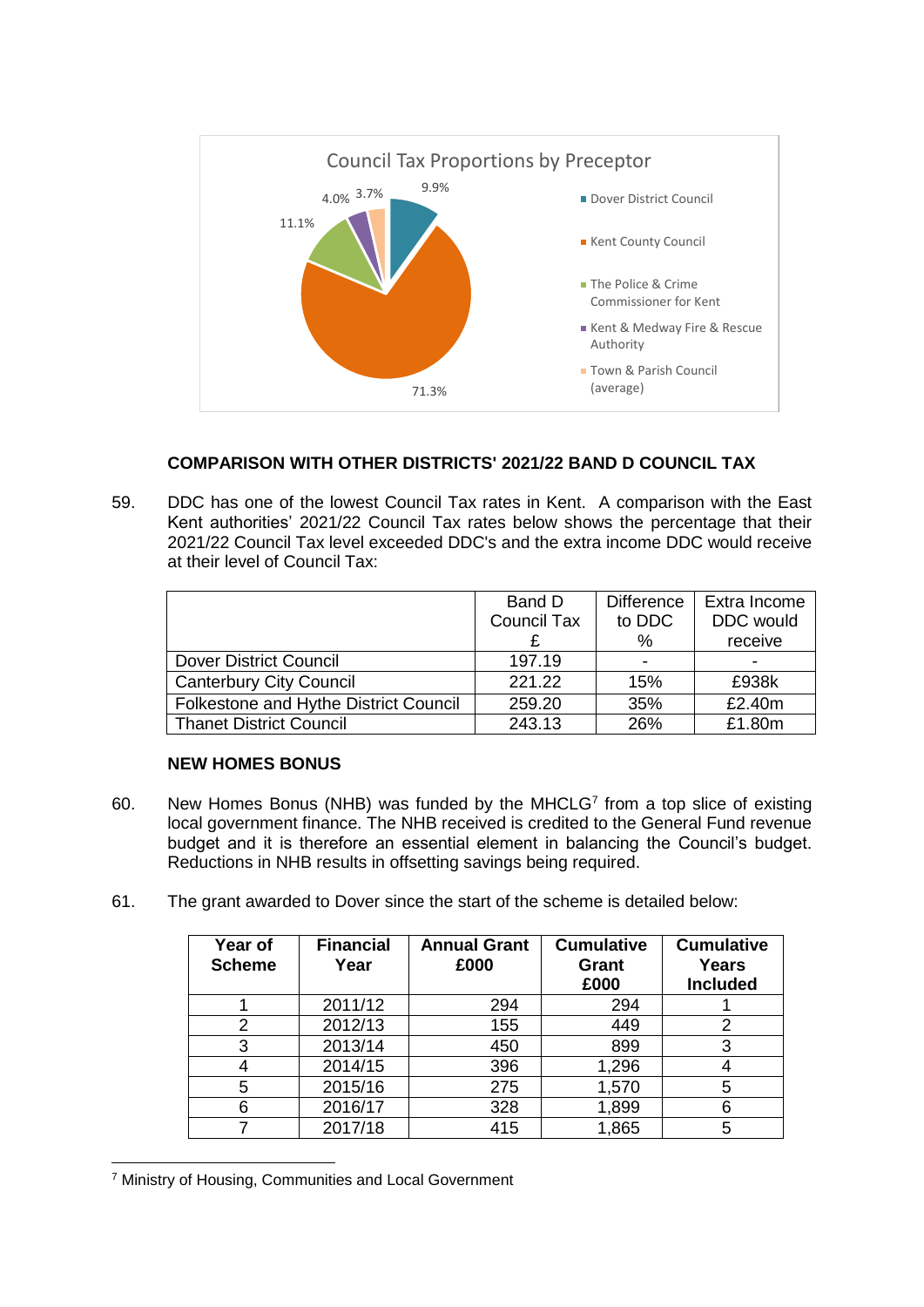| Year of<br><b>Scheme</b> | <b>Financial</b><br>Year | <b>Annual Grant</b><br>£000 | <b>Cumulative</b><br>Grant<br>£000 | <b>Cumulative</b><br>Years<br><b>Included</b> |
|--------------------------|--------------------------|-----------------------------|------------------------------------|-----------------------------------------------|
| 8                        | 2018/19                  | 497                         | 1,515                              | 4                                             |
| 9                        | 2019/20                  | 488                         | 1,729                              | 4                                             |
| 10                       | 2020/21                  | 333                         | 1,733                              | 4                                             |
|                          |                          | year only)<br>(1            |                                    |                                               |
| 11                       | 2021/22                  | 5                           | 990                                | 3                                             |
|                          |                          | year only)<br>(1            |                                    |                                               |
| 12                       | 2022/23                  | 741                         | 1,229                              | 2                                             |
|                          |                          | (1 year only)               |                                    |                                               |
| 13 (Est)                 | 2023/24                  | Unknown                     | 922                                | ?                                             |
| 14 (Est)                 | 2024/25                  | Unknown                     | 617                                | ?                                             |
| 15 (Est)                 | 2025/26                  | Unknown                     | 309                                | ?                                             |
| 16(Est)                  | 2026/27                  |                             | 0                                  | O                                             |

- 62. The terms and commitments of the original NHB scheme have not been maintained. The Government implemented changes to the scheme from 2017/18 resulting in a reduction in the number of years grant in payment from 6 years in 2016/17 to 5 years in 2017/18, further reducing to 4 years in 2018/19. In addition, Government introduced a minimum growth threshold of 0.4%, below which no NHB will be paid. The growth delivered by DDC for the 2022/23 NHB calculations was sufficient to receive an award of £741k, including £34k for the delivery of affordable homes.
- 63. For the purposes of the MTFP it has been assumed that the new NHB grant will be reduced to nil proportionally over the next four years. There may be changes to other areas of funding, for example from the results of the Fair Funding Review, that may offset this reduction.

#### **COLLECTION FUNDS**

- 64. The Collection Funds (CF) are statutory funds. They sit entirely outside of the General Fund and the Council budget.
- 65. The Council manages separate Collection Funds for Council Tax and Business Rates. Every year the CF is credited with the income from CT and BR (c. £70m and £50m respectively).
- 66. The Council Tax CF is also debited with the precepts from DDC, KCC, Fire, Police etc. These precepts are based on the forecast of income based on assumptions about the tax base, collection rates, etc. So, if income is below forecast, the collection fund will show a deficit at the year end. If it is above forecast, it will show a surplus.
- 67. Normally this surplus (or deficit) is owed to (or by) the preceptors and will be added to (or deducted from) the following year's precept in order to distribute the surplus available in the CF or contribute the projected deficit back to the CF to top it up. This is a continuous rolling process.
- 68. It is forecast that DDC's share of the NDR deficit at the end of 2022/23 will be £290k, this will be financed from the Business Rates & Council Tax Support Reserve in accordance with the planned smoothing of NDR timing differences.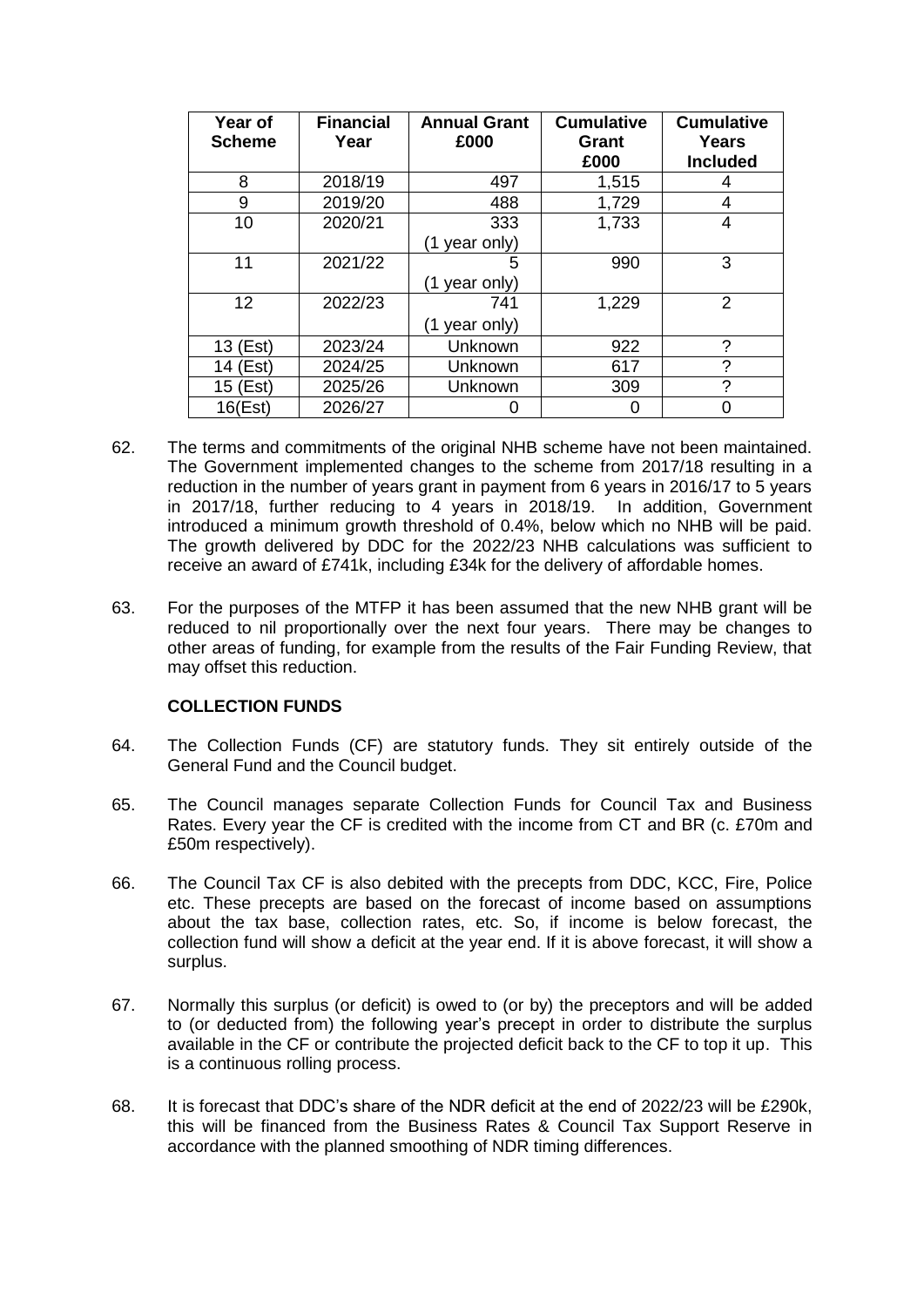#### **GENERAL FUND RESERVES AND BALANCES**

- 69. In past years the standard budget strategy for DDC has been to estimate the baseline service costs, determine the financing available, drive savings where possible / required, produce a broadly balanced budget and maintain reserves and balances for one-off and planned purposes such as the project programmes, elections, ICT investment etc.
- 70. Although the standard strategy has served the council well and remains part of the process, in the current circumstances we need to do more. Therefore, to mitigate this risk and the volatility of the budget process the strategy will therefore incorporate a £4m smoothing reserve to enable the council to take a measured approach to the forecast pressures. This will involve:
	- a) Creating a General Fund Revenue Budget Smoothing Reserve of £4m by taking £1.3m from GF balances (reducing them to £1.5m as an "absolute last resource" balance for major overspends only), £1.4m from retained Covid grants and £1.3m from unallocated revenue reserves.
	- b) The projections for future revenue budgets will then be based on "mid case" assumptions.
	- c) Produce a balanced budget on the basis set out above and maintain the existing budget management disciplines.
	- d) If there is a subsequent overspend, this will be met from the Smoothing Reserve and remedial action (including rebuilding of the Smoothing Reserve) will be planned for the following year.
- 71. The smoothing reserve has been created following a review of the Council's earmarked reserves to identify existing reserves that are no longer required. The Councils reserves are reported in detail to Members in every budget and outturn report.
- 72. The purpose of the reserve is to support the General Fund revenue budget and to enable the Council to cope with significant financial shocks, such as the Covid lockdown, without the need to immediately recast the budget, and also to cope with late financial pressures during the budget process without requiring major changes.
- 73. As the reserve is not replenished from the revenue budget it is not intended to be used for planned on-going baseline expenditure or for one-off service initiatives or for capital or other projects. By setting up the reserve the Council has the capacity to avoid basing its budget on worst case assumptions which could lead to undue reductions in service, where a mid-case forecast would be a reasonable and sustainable basis.
- 74. It is important to note that the smoothing reserve will not be available for capital or other projects and the budget should not plan to use it  $-$  it is there to cope with any unexpected pressures in the outturn and any last-minute significant changes such as the government settlement.
- 75. It is important to note that the smoothing reserve will not be available for capital or other projects and the budget should not plan to use it  $-$  it is there to cope with any unexpected pressures in the outturn and any last-minute significant changes such as the government settlement.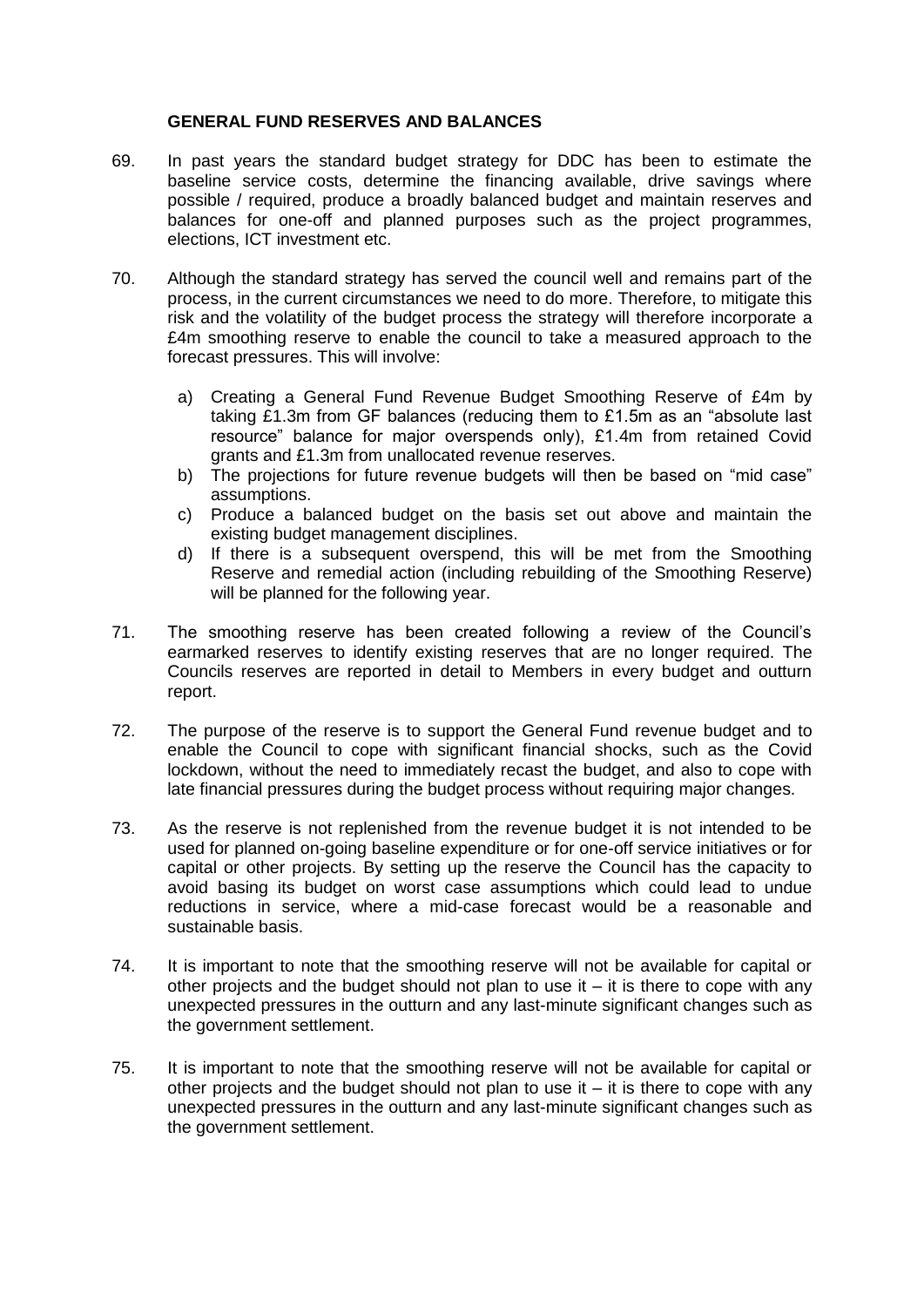- 76. The proposed General Fund balance in 2022/23 of £1.5m reflects a revised "minimum preferred level", following the introduction on the new General Fund Revenue Budget Smoothing Reserve.
- 77. Forecasting future years is particularly challenging at this time due to the uncertain nature of the current unprecedented economic environment, the unknown longerterm impact of Covid 19 lockdowns and the future of Government funding.
- 78. However, considering the anticipated reduction in NHB and other government funding alongside inflationary pressures it is anticipated that there will be a requirement to save in the region of £900k from 2023/24, followed by a further £400k in 2024/25, as detailed in Annex 2.
- 79. The Council's earmarked reserves, and protocols for their use, are set out in Annex 4. Without these earmarked reserves the Council cannot plan effectively for anticipated future events and requirements and expenditure of a cyclical nature. Nor could the Council plan to smooth the impacts of the volatile income streams from Business Rates, New Homes Bonus etc. Therefore, the earmarked reserves are held at an appropriate level for the Council's plans.
- 80. Further supporting information on the GF budget is provided in the following Annexes:
	- Annex 1 contains the budget summary for the General Fund;
	- Annex 1A summarises the net expenditure and financing requirements;
	- Annex 1B shows the net service expenditure analysed by categories of expenditure and income;
	- Annex 1C shows the key expenditure and income figures and patterns for the General Fund;
	- Annex 1D details the main factors impacting the General Fund budget;
	- Annex 2 provides the General Fund Revenue Budget projection for the period to 2023/24;
	- Annexes 3A 3C contain summaries of the services managed by each Director and the associated budgets;
	- Annex 4 contains details of the General Fund balance and earmarked reserves; and
	- Annex 9 details the Grants made to Organisations for approval.

#### **Recommendations from this Section**

- 81. It is recommended that Cabinet:
	- Approve the grants to organisations detailed at Annex 9.
- 82. It is recommended that Council:
	- Approve the General Fund Revenue budget for 2022/23;
	- Approve the policies and protocols regarding the General Fund balances and earmarked reserves, and transfers between reserves as set out in Annex 4.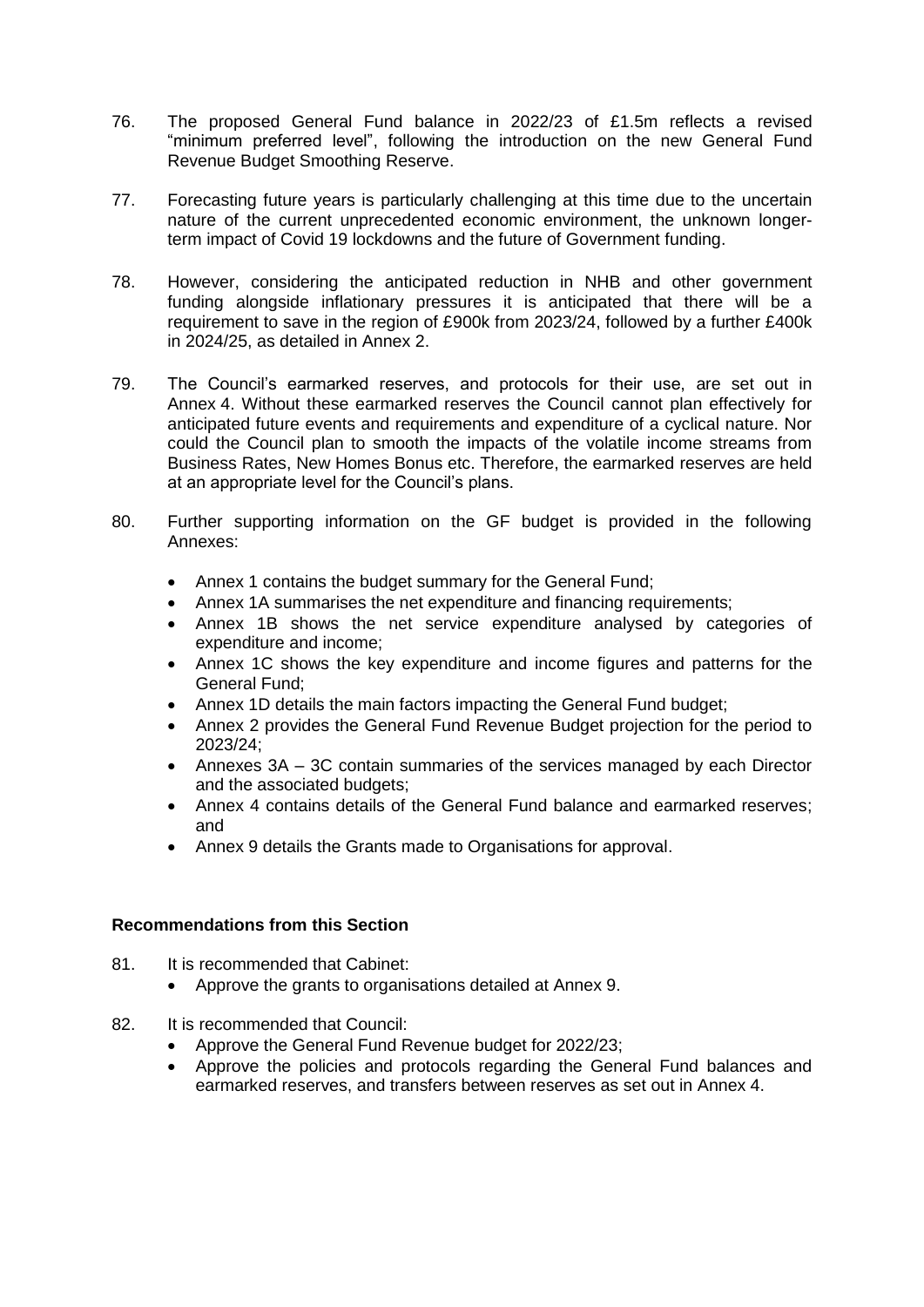# HOUSING AND THE HOUSING REVENUE ACCOUNT

#### **OVERVIEW**

- 83. This section addresses two, separate but related, aspects of housing within the district. The first concerns the financial standing of the HRA, its budget and balances, and the rent levels for the coming year.
- 84. The second concerns housing development and investment, and includes developments by the HRA, Registered Providers (RPs) and by the private sector.

## **HRA FINANCIAL OBJECTIVES**

- 85. The main strategic financial objectives of the Housing Revenue Account are as follows:
	- Maintain a Housing Revenue Account that is self-financing and reflects the requirements of residents;
	- Comply with the Decent Homes Standard and relevant health and safety requirements;
	- Maximise the recovery of rental income;
	- Minimise the number of void properties and minimise the level of rent arrears and debt write offs;
	- Provide sufficient investment in the current stock to maintain its condition and implement upgrades as necessary;
	- Maintain an adequate level of HRA balances and reserves;
	- Undertake prudential borrowing, in accordance with the Council's treasury management policies, where appropriate and there is a business case to do so, for investment in additional properties and property development;
	- Develop a programme to deliver new affordable housing across the district.
- 86. At the time of writing, the HRA has 4,372 dwellings, made up of 2,665 houses and 1,707 flats.

# **2022/23 DRAFT BUDGET AND MEDIUM TERM FORECAST**

- 87. The HRA's financial position, detailed at Annex 5, can be summarised as follows:
	- HRA balance to be maintained for the period at £1m;
	- Housing Initiatives Reserve balance is to be used for future years for restorative measures on DDC's housing stock. The housing development projects (as detailed in paragraph [89\)](#page-18-0) for the planning period will be funded by borrowing.
- 88. The major variances between the 2021/22 budget and the 2022/23 proposed budget are:
	- Increase in rent of CPI +  $1\%$  (4.1%);
	- Ongoing increase in major capital works, to include the restorative works programme which ensures that DDC brings our housing stock back to decent homes standard.
- <span id="page-18-0"></span>89. The future year projections show an increasing income stream from rents. This is due to the ending of the Government's requirement to reduce rents in cash terms by 1%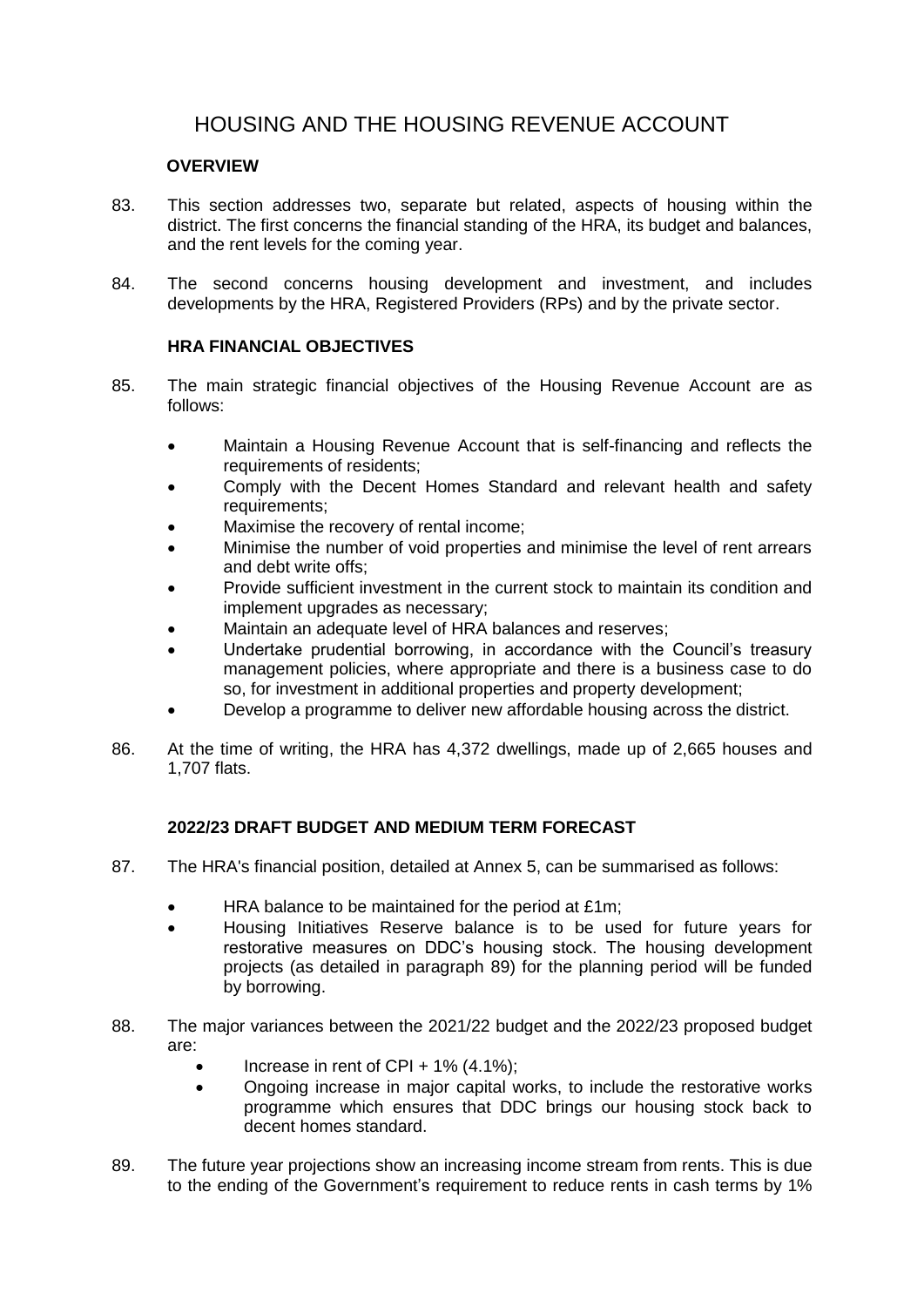per annum for the period 2016/17 – 2019/20, and so rents can now be increased. The HRA is also facing general inflationary pressures on its expenditure. During 2022/23 the major HRA development projects will be funded through borrowing instead of funding from the HIR. This will be used in future years on restorative measures on DDC's council stock. We are expecting to bring in 24 interim housing units, 30 properties across the district, 12 property buy-backs as well as a further 2 shared ownership properties in Deal.

- 90. Annex 5 provides a draft HRA budget summary & Annex 5A details the 4-year forecast position for the HRA.
- 91. The planned capital and revenue works budgets were supplied by the property services section and have been set to account for the expected level of repairs needed to maintain the stock at an appropriate level for the planning period.

#### **BACKGROUND**

- 92. With effect from 1st April 2012 the government replaced the existing subsidy based system of HRA financing with "Self-Financing". For DDC this resulted in the replacement of the subsidy that we were paying to Government (£6.3m in 2011/12) with a single payment to them of £90.5m. This was facilitated by DDC borrowing the required sum from the PWLB. Government direction was to plan for long term rent increases of 1% above inflation. Servicing the loan, over 30 years, cost less than the negative subsidy, and so the HRA started to accrue a surplus which could be invested in new housing or other appropriate requirements. The current balance outstanding on the PWLB loan is c.£70m.
- 93. The HRA budget is balanced for 2022/23. The HIR balance during 2022/23 is being used for restorative works. New projects will use borrowing, as required, to support the on-going programme of housing development.
- 94. A stock condition survey was undertaken in 2017, to inform the on-going maintenance and investment requirements. The 2022/23 budget is based on the work programme provided by the property services section and incorporating the results of the survey.
- 95. In May 2017 Dover District Council Jobcentre Plus went live with the Universal Credit Full Service. There had been a significant increase in HRA rent arrears until January 2021 when the in-house rent team started to be able to recover some of the arrears The rent arrears are now at their lowest level since April 2018. The debt appears to be mainly a cash flow issue rather than a bad debt due to the timing delays associated with payment of Universal Credit. However, tenants now directly receive the Universal Credit payment, whereas with Housing Benefit, payments are made direct to the landlord. This is resulting in some cases of higher debt levels from tenants not paying their rent and we are beginning to see some evictions due to this.

#### Rent Setting

96. Council house rents are effectively controlled by Government. As the MHCLG has now allowed for rents to be increased from 2022/23 the average increase is 4.1%. Rent levels are calculated on an individual property basis using rent formulas previously prescribed by MHCLG.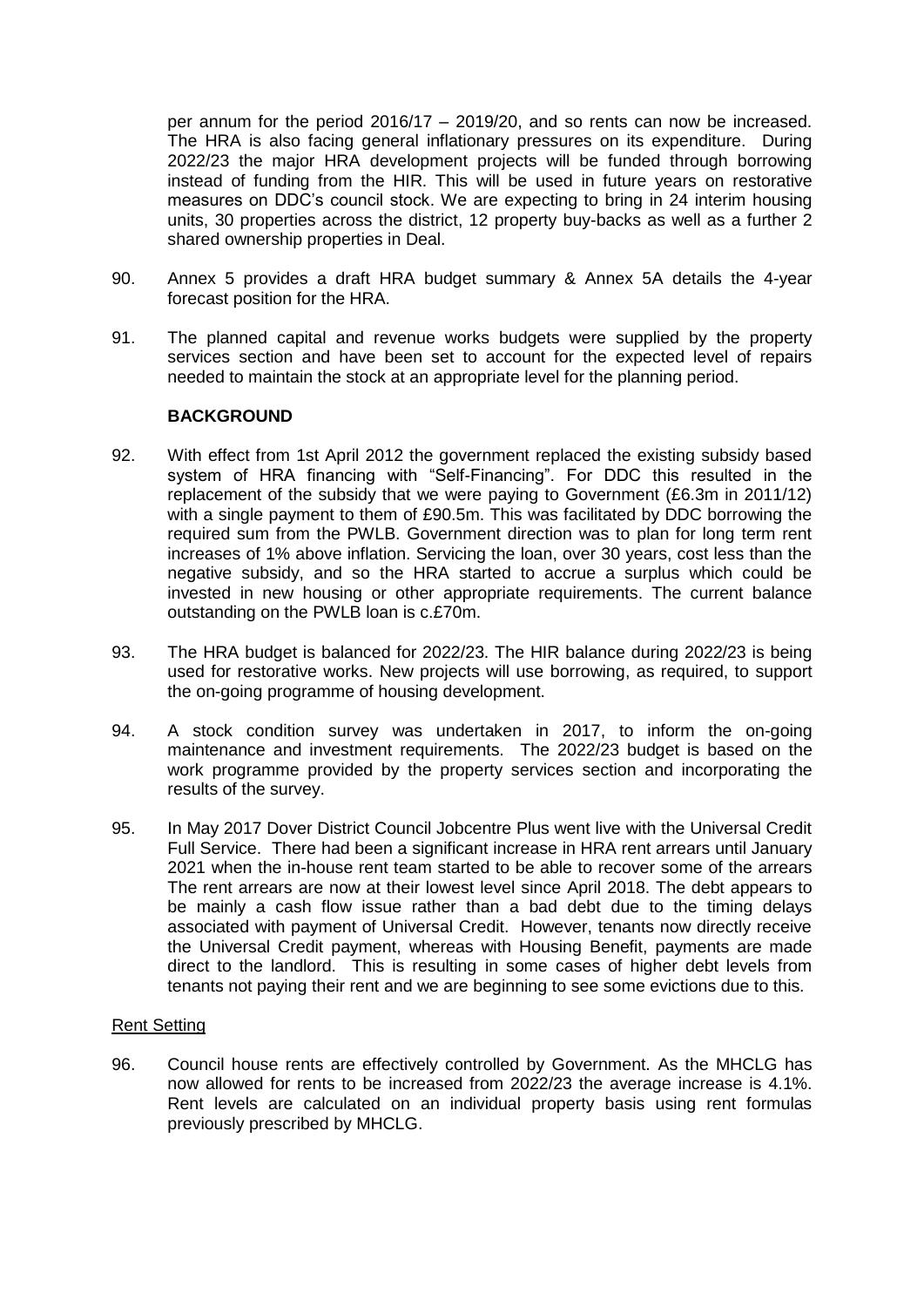- 97. It is not, therefore, possible to report on the rent to be set for, say, a standard two bedroom flat or a standard 3-bedroom house. However, for Members' information the following figures may be helpful:
	- The 2021/22 average weekly rent across all properties is £86.75;
	- The 2022/23 average weekly rent is forecast to be £90.35
	- The increase in the average weekly rent is £3.60 or 4.1%; and
	- Three bedroom houses have rents (for 2022/23) ranging from £91.20 per week to £113.50 per week with an average of £102.35
- 98. Approval of rent levels is an executive function that has been delegated to the Head Housing in consultation with the Portfolio Holder responsible for Housing based on the model described above.

#### Capital Receipts

- 99. Like the majority of Councils, Dover has entered into an agreement with Government to retain 100% of the receipts from right-to-buy sales above the anticipated trend level. These excess receipts (known as "1:4:1 replacement") are ring fenced to provide part funding of the cost of new affordable/social housing. This means that there is a cap on the receipts that can be used for general capital purposes. This can be supplemented by the element of excess RTB receipts retained for 'debt repayment' that may be used for other capital purposes if repayment of debt is funded from an alternative source.
- 100. As at the end of December 2021 there had been 12 RTB sales in the financial year. It is estimated that retained 'excess receipts' will be in excess of £500k by the end of the financial year. This has to be used within 5 years of receipt, or else it must be repaid to MHCLG, and, when applied to a capital scheme, it cannot comprise more than 40% of the scheme costs, so other funding sources must also be available.
- 101. In order to comply with these rules and avoid claw back by the MHCLG, this funding is normally applied to HRA housing projects, before any other sources are used.

#### Service Charges

102. The Council currently levies service charges to tenants and leaseholders based on the costs of the specific services received by the two groups. Service charges to tenants are made in addition to their weekly rent. Service charges and charges for insurance are made to leaseholders in addition to the ground rent charged.

#### **THE MANAGEMENT OF DDC'S HOUSING STOCK**

- 103. The management of DDC's housing stock has been with DDC since  $1<sup>st</sup>$  October 2020 following a special Cabinet meeting to bring the management of the Council's housing stock back in house on 20<sup>th</sup> February 2020.
- 104. The three other Councils also decided to take back the management of their own housing stock.
- 105. The in-house teams are now established and operational. Much of the work has been completed including: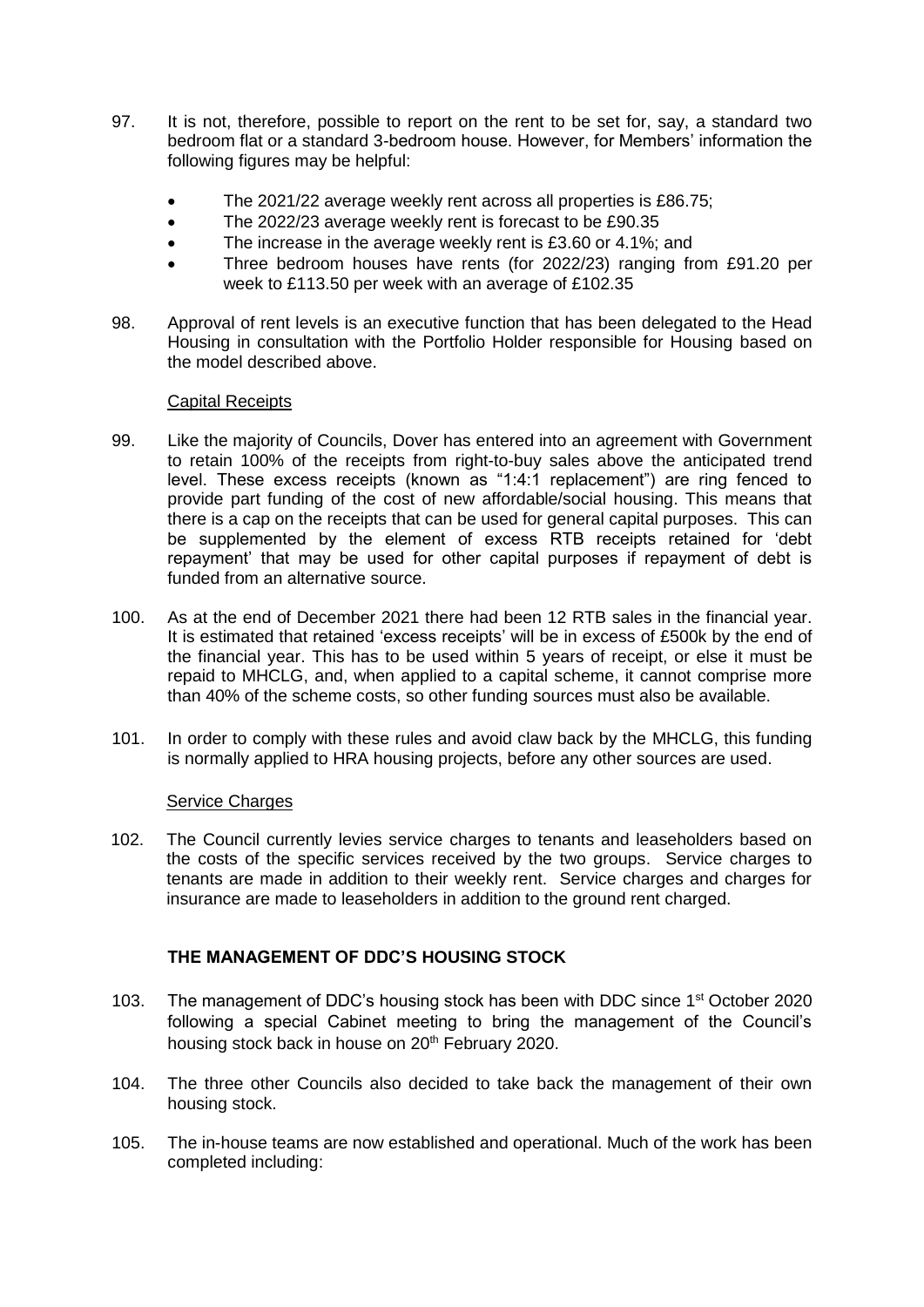- Compliance levels and procedures are now at the required level and have received sign-off from the Social Housing Regulator;
- The disaggregation and implementation of computer systems; and
- The Embedding and development of the smooth running of the new service.
- 106. The cumulative problems indicated above have given rise to building a new HRA Business Plan to help to forecast the cash flow needed for the Council. This includes a 14-year capital investment programme of restorative measures as well as working towards its housing stock becoming carbon neutral by 2050 (as per the Climate Change Emergency report to cabinet on 4<sup>th</sup> November 2019).

#### **HRA BUSINESS PLAN**

107. As mentioned above the HRA Business Plan has been built to assess the impact on future modelling of the HRA cashflow for both future major projects and future increased spend on improvements on the housing stock. The plan evaluated and confirmed that a 14-year profiled spend on capital investment is an affordable approach to support the restorative measures required. The plan will form a basis for any future modelling the Council wishes to consider.

#### **HOUSING DEVELOPMENT AND INVESTMENT**

- 108. Housing development and investment within the district is taking place on a number of fronts, of which the most significant are:
	- HRA Investment, utilising
		- Housing Initiatives Reserve (HIR)
		- Borrowing
		- 1:4:1 Right to Buy Replacement
		- Acquisition and new build
		- Investment in existing stock
	- Registered Providers Investment
	- Private Sector Housing
	- Commercial housing developments
	- Homelessness strategy
- 109. These are discussed in more detail below.

#### HRA INVESTMENT

#### Housing Initiatives Reserve (HIR) & 1:4:1 Right to Buy Replacement

- 110. The HIR has been funded by the transfer of surpluses, and an under investment by EKH in our housing stock, in previous years whilst maintaining a £1m balance in the HRA. The HIR was established to fund a programme of new house building / acquisition.
- 111. Since 2017/18 HIR funding, coupled with 1:4:1 Right to Buy funding has enabled the re-purchase of 64 former Council properties which have been added to the HRA stock.
- 112. To date in 2021/22, 7 properties have been purchased and this is expected to increase by the end of the financial year.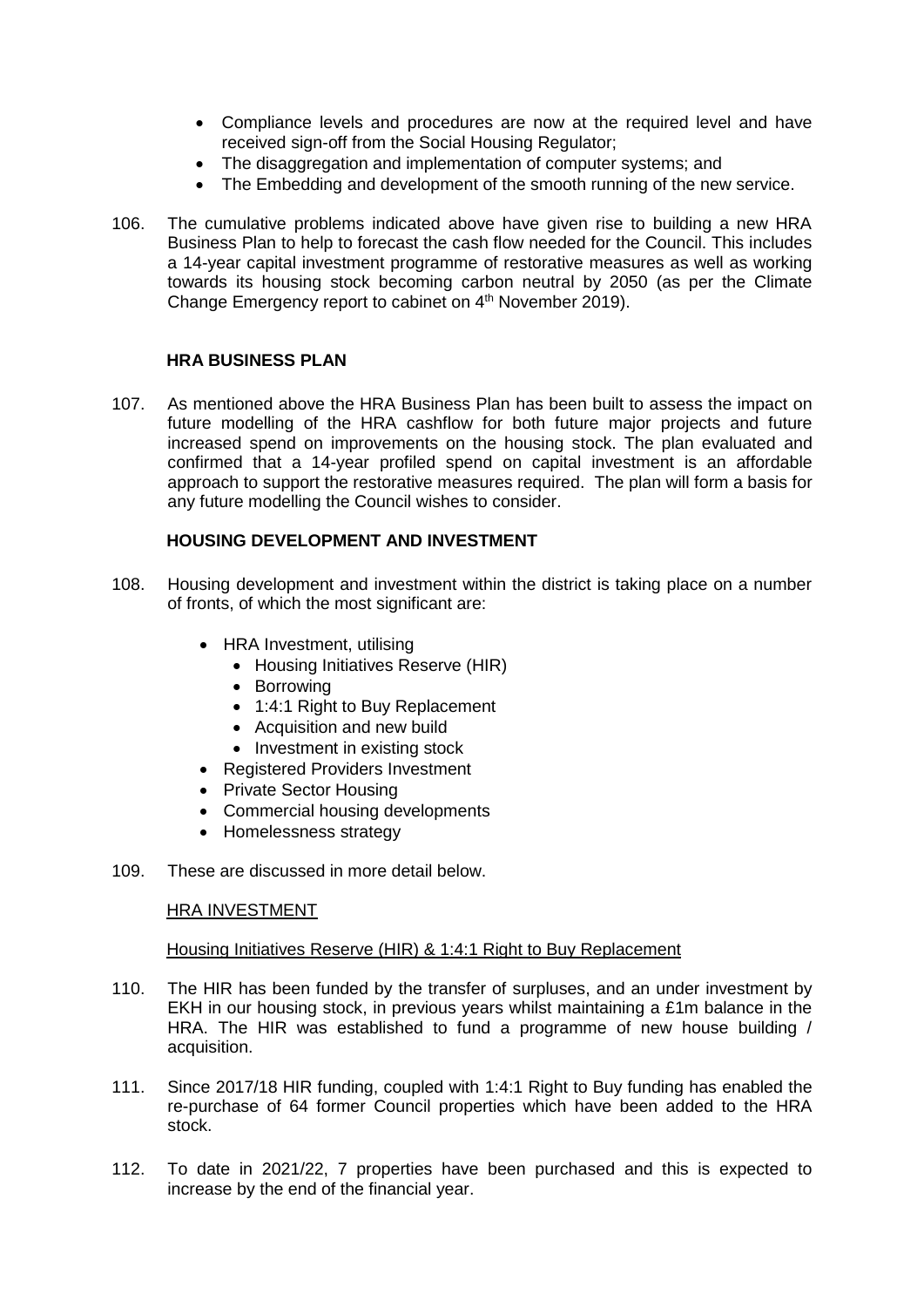- 113. Additionally since 2017/18 we have refurbished or acquired the following properties:-
	- Folkestone Road, Dover 9 flats refurbished
	- George Close, Capel 9 houses purchased of which 3 were shared ownership.
	- Norman Tailyour House, Deal refurbished providing 18 new 1 and 2 bedroom flats
	- Former sites of 2 sheltered housing schemes, Harold Street, Dover now providing 29 shared ownership flats, 24 flats added to the HRA stock and 12 houses for private sale.
	- Ottowa House, Folkestone Road, Dover 8 units refurbished into 1 bedroom flats
- 114. Further projects are being developed to continue to directly provide additional affordable housing in the district; these include:
	- The development of interim housing (48 properties) on sites at Kimberley Close and Barwick Road Dover and Stockdale Gardens in Deal;
	- 6 properties being developed at St Richards Road in Deal;
	- 26 properties being developed at Napchester Road in Whitfield.
	- 2 properties being developed at Foxborough Close, Woodnesborough
- 115. Further opportunities are being considered and the business case for each examined prior to a formal a project approval being sought.
- 116. It is proposed that the 2022/23 housing developments will be financed by borrowing. The balance in the HIR at the end of 2021/22 is projected to be around £13m. The four year HRA forecast (Annex 5A), shows the balance will be depleted by the end of 2025/26 due to the restorative measures on DDC's Council stock.

#### Investment in Existing Stock

117. The HRA budget and projects take account of the need to invest in existing stock before establishing a surplus for the HIR. A stock condition survey was undertaken in 2017, to inform the on-going maintenance and investment requirements. The 2022/23 budget is based on the work programme provided by the property services section incorporating the results of the survey and the work required for Decent Homes standards.

## **Recommendations from this Section**

- 118. It is recommended that Council:
	- Approve the HRA budget for 2022/23;
	- Approve the HRA Capital Programmes.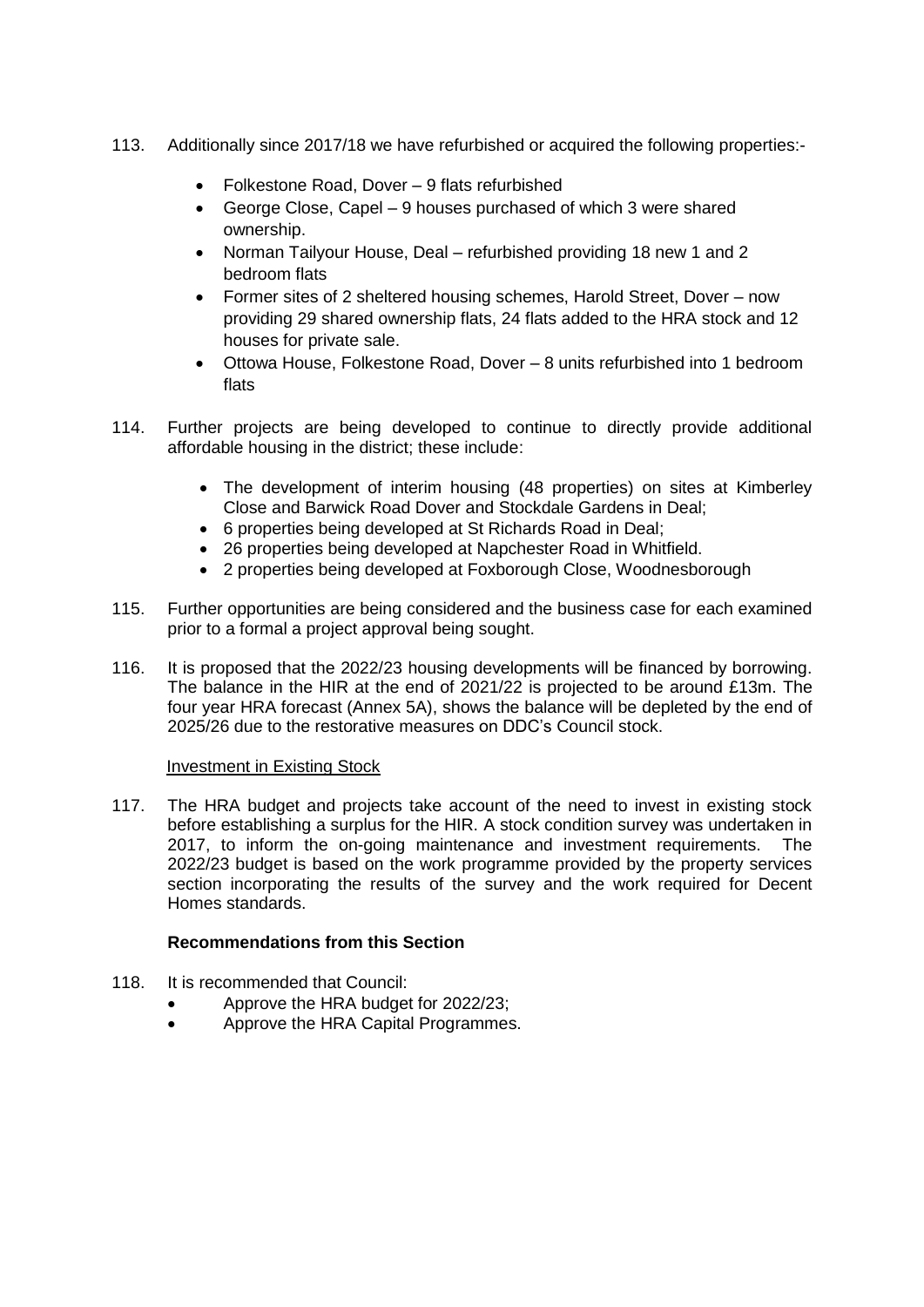# ASSET MANAGEMENT PLAN (AMP)

- 119. The AMP is used as a management tool to assist in ensuring that the Council's property assets meet the objectives set out in the Council's Corporate Property Strategy. It covers:
	- Revenue maintenance requirements;
	- Capital works programmes;
	- Data on performance of significant corporate assets; and
	- Properties identified for disposal.
	- During 2021 the AMP was amended among other things to reflect the commitment of the Council to be a zero-carbon organisation but will again be reviewed in 2022 to reflect any further changes to legislative requirements.
- 120. Expenditure on repairs and maintenance forms a direct link with the revenue budget, which contains the resources to meet the programme of repairs and maintenance. Standards of maintenance, and therefore of required expenditure, are to some extent subjective. The Strategic Director (Operations and Commercial) confirms that there are sufficient resources to keep properties generally wind and water-tight, but it continues to be a challenge to maintain all buildings without deterioration. Continuing with this approach increases the risk, but it ensures that the limited budget focuses mainly on essential maintenance.
- 121. There is a growing backlog of planned maintenance required for "Operational Assets". Significant expenditure is needed at:
	- Tides Leisure Centre- because of its age, needs work to the external envelope of the wet side buildings. Extensive renewal of worn out and inefficient heating plant for the wet side completed in January 2019. Survey work has indicated that more extensive repairs and replacements than were originally thought are also necessary. Further work is being undertaken to establish the route to achieve a sustainable future for the complex over the next 30-40 years.
	- Dover Town Hall During 2020 Dover District Council secured stage 2 HLF funding for Dover Town Hall, to support a scheme which will provide a sustainable future for the priceless Burgess heritage assets and the Stone Hall. The construction phase is due to start in late spring 2022.
	- Deal Pier cyclical concrete repairs are again becoming necessary and investigative work to ascertain the extent and cost of such repairs will continue during 2022.
- 122. An Urgent Works earmarked reserve was established and this is held to fund urgent works on corporate assets if required.

#### **Summary**

The key points for Members to note are:

 There are sufficient resources to maintain the Council's General Fund properties in a basic state of repair but it is a significant challenge to maintain all the buildings without deterioration and this does carry a risk of service failure or an increase in the overall maintenance backlog; The current resource levels preclude wholesale expenditure on initiatives to cut carbon emissions however innovative sustainable projects and solutions will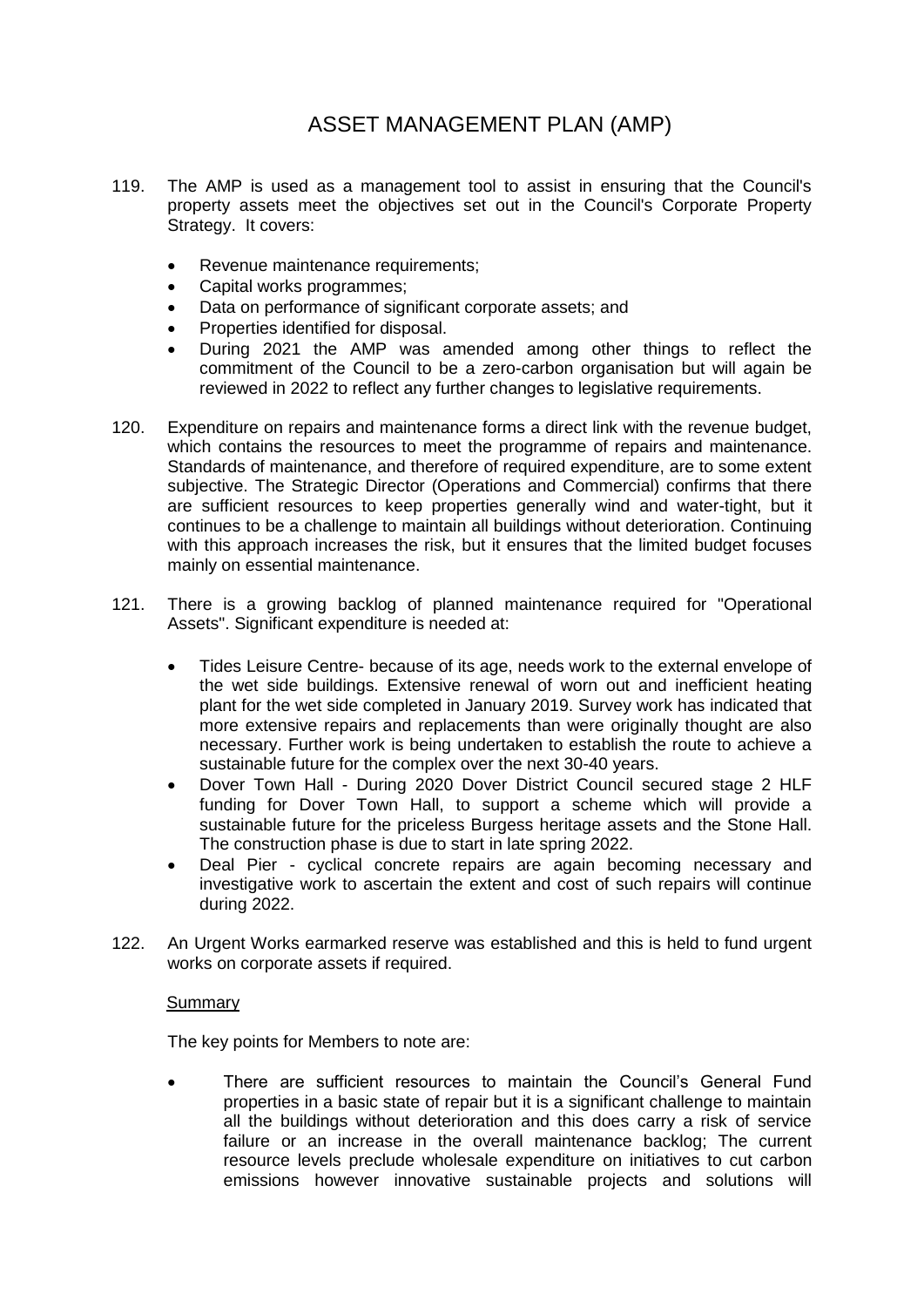cumulatively and significantly reduce emissions in order to help the Council achieve its organisational zero carbon ambition by 2030.

 The Strategic Director (Operations and Commercial) continues to review opportunities for realising capital receipts from surplus assets to support financing of the capital programme.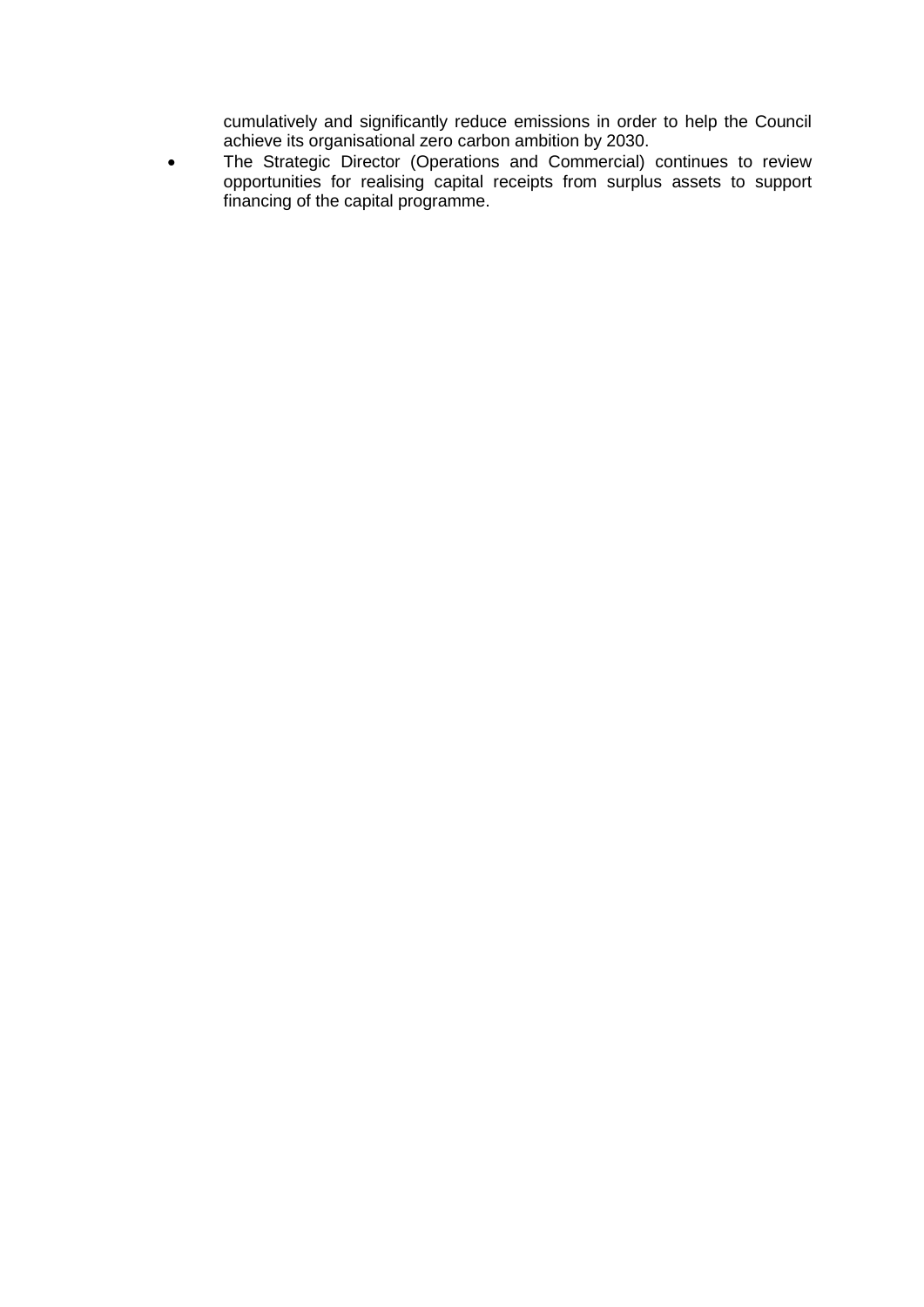# CAPITAL PROGRAMME & SPECIAL REVENUE PROGRAMME

# Purpose of the Capital Programme

- 123. The primary objectives are to:
	- Maintain an achievable, affordable capital programme;
	- Ensure capital resources are aligned with corporate priorities;
	- Identify any requirement for Prudential Borrowing, and ensure that it is only undertaken if it is affordable; and
	- Maximise available resources by actively seeking external funding and disposing of surplus assets.

#### Definition of Capital

- 124. Capital expenditure is expenditure which increases the capital value, performance, use or life of an asset. It can be financed by a number of means including:
	- Capital receipts;
	- Capital grants;
	- Prudential Borrowing;
	- Revenue resources; and
	- Leasing.
- 125. With the exception of revenue resources and the use of external leasing, none of the sources above can be applied to meet revenue requirements.

#### Content of the Capital Programme

- 126. Members are referred to the draft Medium Term Capital Programme (MTCP) at Annex 6A. This is a dynamic programme and a formal bidding process is operated every year to identify and plan future projects.
- 127. However, if formal approval is required for every minor change in the programme, this will potentially generate delays. In order to manage this, it is proposed that the current practice, as set out below, is continued:
	- The programme will be continuously updated to reflect the latest position;
	- The latest programme will be included in the budget monitoring report (or a summary of changes will be provided) circulated to Members during the year;
	- The latest version of the programme will be displayed on the intranet and internet;
	- Whenever changes are required which exceed the overall spend of the programme, Member approval will be required – in effect, approval will be required if officers cannot find savings within existing resources to accommodate changes, or cannot finance them from external sources; and
	- Any changes which are expected to have significant policy implications will be discussed with the Leader and relevant portfolio holder and will be reported to Members.
- 128. To simplify the management of regeneration budgets it has been agreed that they are treated as one major project and virements between them can be authorised by the Strategic Director (Corporate Resources).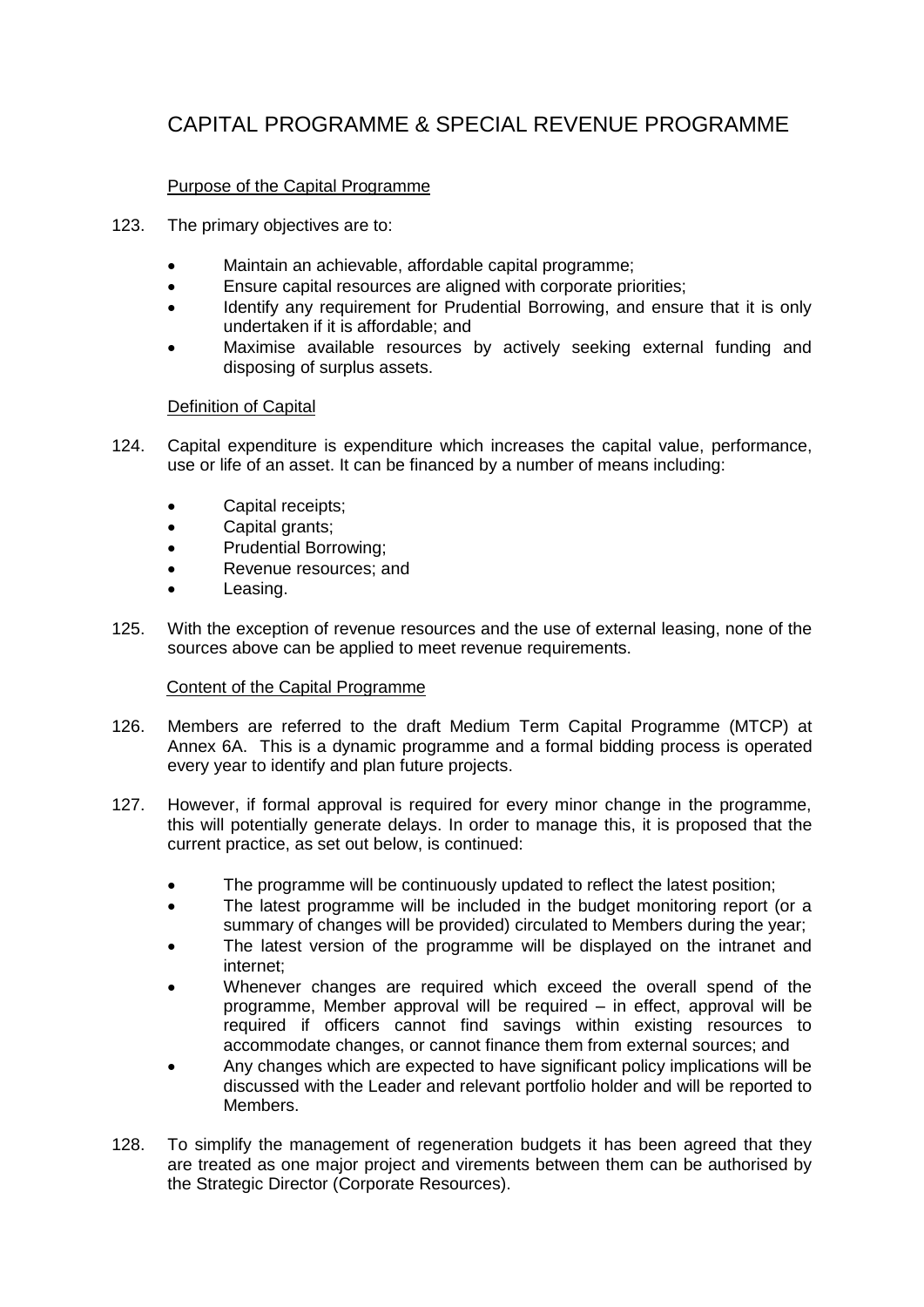- 129. To facilitate efficient decision making, final approval for projects up to £50k that are included on the Capital and Special Revenue Programmes are delegated to the Strategic Director (Corporate Resources) in consultation with the Portfolio Holder responsible for Finance.
- 130. In addition, a contingency has been included on the MTCP and Special Revenue Programme to allow progression of small projects without significant policy implications. It is proposed that the approval of such projects continues to be delegated to the Strategic Director (Corporate Resources) in consultation with the Portfolio Holder responsible for Finance.
- 131. All projects will continue to require reports for approval of a Project Appraisal and at evaluation, design and tender stages, where appropriate, in accordance with the Constitution.
- 132. The structure of the programme is reflected in the format of Annex 6A and is explained below:
	- Committed General Fund Projects These are live General Fund projects that have been approved by Cabinet through the Project Appraisal process or under the agreed delegated authority, and are committed or in progress.
	- Proposed General Fund Projects New projects are shown in the programme for approval of funding to the projects. These projects will be subject to the completion of a Project Appraisal for Cabinet or delegated approval before they commence.
	- Financed by

This table provides a summary of the financing of the proposed Capital Programme. Members will note that there are sufficient resources to finance the projects included in the table. However, Members should also note that:

- $\circ$  If Members wish to include additional projects in the programme, these can only be resourced by removal of the equivalent value in new bids;
- o Removal of projects financed by specific grants, or from the HRA, will not generate additional resources for other projects in the General Fund programme.

#### Content of the Special Revenue Projects Programme

133. The Special Revenue Projects Programme (Annex 6C) comprises significant projects which are not, in the main, capital, but which are still one-off revenue expenditure in nature and are therefore to be funded from reserves as annual recurrent revenue budgets are insufficient to finance them. As one-off projects they are generally managed with the same disciplines and controls as capital projects. As they are financed from revenue reserves cancellation of any of these projects would free up resources which could be used to finance capital projects, other revenue projects, or for other purposes.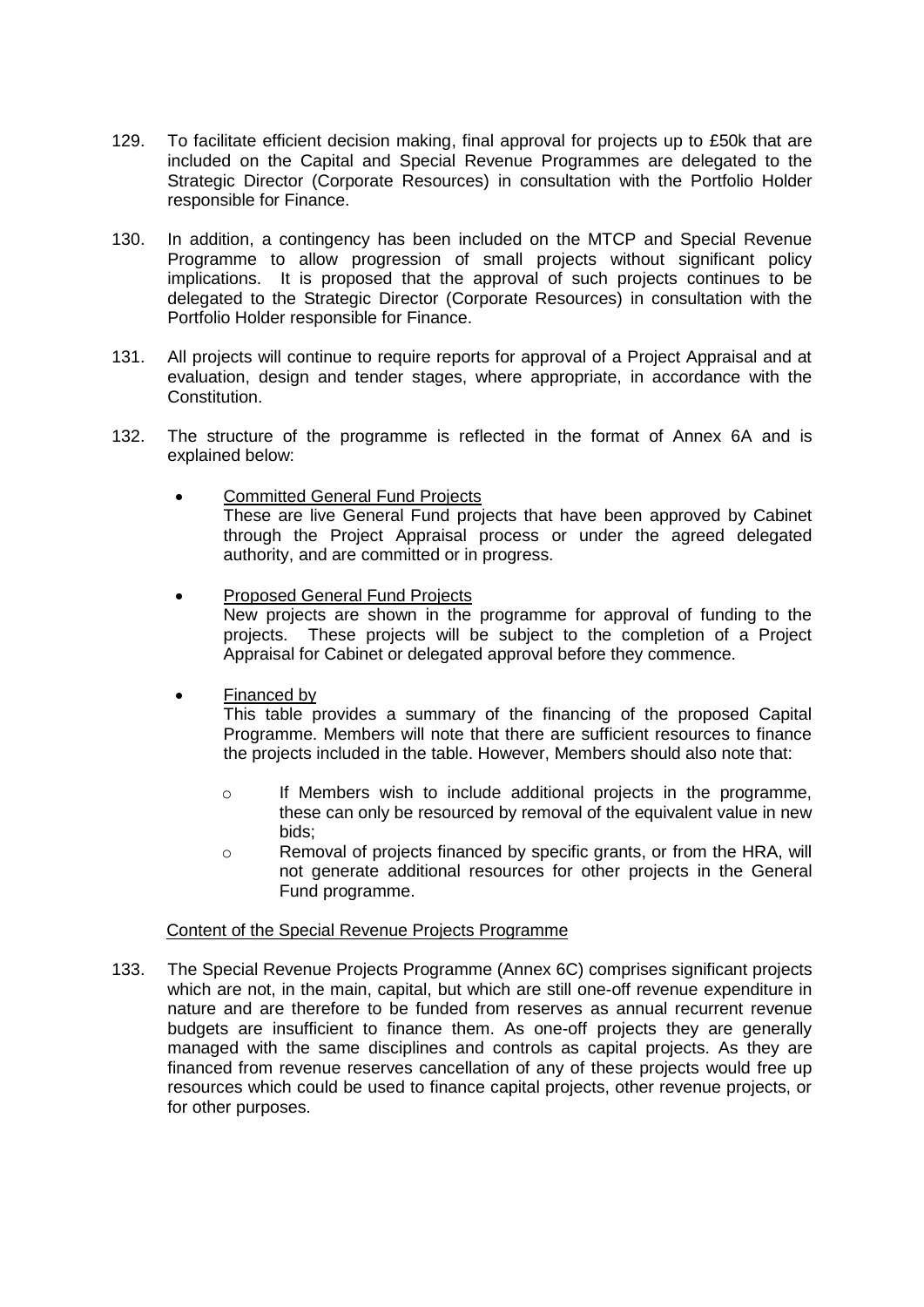#### Content of the Digital and ICT Projects Programme

134. The Digital and ICT Projects Programme (Annex 6D) comprises significant projects which are required to deliver digital improvements to services and support the ICT infrastructure. These are usually one-off revenue expenditure in nature and are therefore to be funded from reserves as annual recurrent revenue budgets are insufficient to finance them.

#### Financing of the Capital and Special Revenue Projects Programmes

- 135. In order to maximise the capital resources available to the Council, the detailed decision to apply capital receipts, revenue resources, grants, s106 monies etc. to finance the approved Capital and Special Revenue Projects Programmes is delegated to the Strategic Director (Corporate Resources), in consultation with the portfolio holder responsible for Finance, and capital receipts from particular sources will not be hypothecated to specific projects. Instead they will be treated as one overall stream to finance Capital and Special Revenue projects within both the General Fund and HRA according to the priority of the projects and the availability of financing.
- 136. The financing of the capital programme will be reported to Members as part of the Outturn Report. This is produced annually and accompanies the final accounts.
- 137. In addition to financing of capital expenditure, the Council also has to consider what provision, if any, should be made for the repayment of debt. Although new long term borrowing has not yet been undertaken, it is intended that new borrowing, when required, will be repaid by making revenue provisions based, inter alia, on the life of the asset as set out in the Treasury Management Strategy Statement.

#### Prudential Code

138. The "Prudential" regime was introduced on 1 April 2004, and since then local authorities have had the freedom to borrow monies that are judged affordable, sustainable and prudent. This enables local authorities to fund new borrowing from savings in revenue expenditure or the generation of additional revenue income.

#### Capital Receipts

- 139. In 2004/05 the Government introduced the pooling of housing capital receipts, from Right-to-Buy sales, for distribution to authorities where there is greatest need. From 1 April 2012 new Right-to-Buy regulations apply. The main change from previous regulation is that receipts in excess of those allowed for under the Housing Finance Reform Debt Settlement may be retained by an authority for 1:4:1 replacement of Affordable Housing.
- 140. Right-to-Buy (RTB) sales in 2021/22 have been similar to levels in 2020/21. Although the level of receipts available for general capital purposes is capped additional funding is available from the element of excess RTB retained for debt repayment that may be used for other capital purposes.
- 141. The Council generally retains 100% of non-HRA capital receipts and non-RTB HRA capital receipts, subject to capital allowance regulations.
- 142. Annex 6B details the level of capital receipts held, expected, committed to projects proposed and to be used for new projects. The balance of receipts after these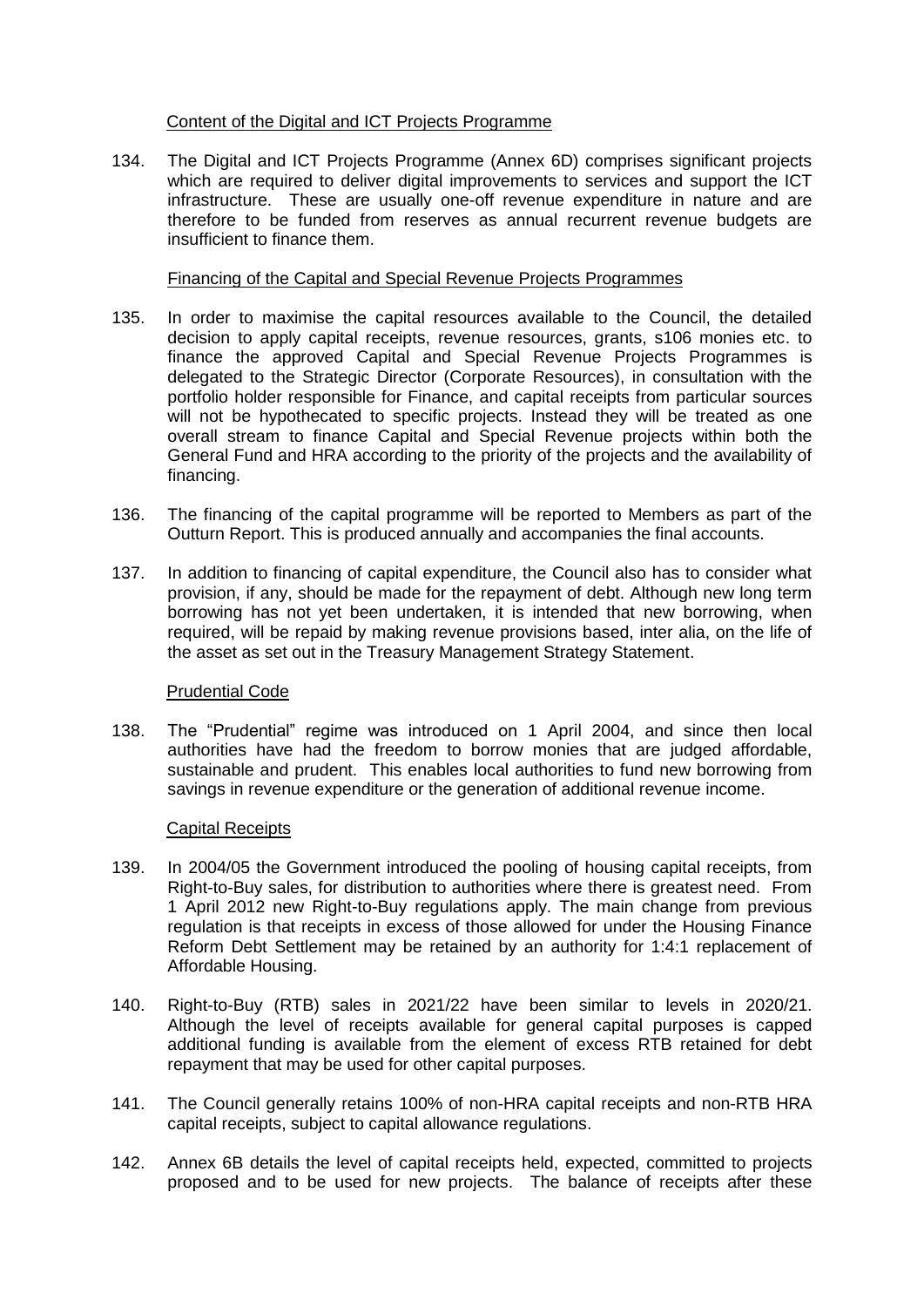anticipated receipts and commitments is shown as zero. Future capital receipts are expected to come mainly from housing right to buy sales and amount to circa £300k per annum at current sales levels, so will not replenish capital funds and will not be sufficient to maintain the current level of activity in the future. No other major receipts are currently expected.

#### Summary

The key points for Members to note are:

- The Capital Programme operates on a cash funded position with no new projects being approved to commence unless the whole project costs can be financed through additional funding, sufficient capital receipts have been banked, external borrowing is approved or other savings in the programme have been identified. The new projects in the programme have been approved subject to the completion of a Project Appraisal for approval by Cabinet, or the Strategic Director (Corporate Resources) in consultation with the Portfolio Holder responsible for Finance under delegated powers;
- The Capital Programme is partly financed from HRA Right-to-Buy sales. Since 2017/18 the level of RTB sales has been declining and the level of sales for 2021/22 is currently showing this trend is continuing. Therefore, the amount of receipts available for general capital purposes remains limited.
- The detailed financing of the Capital and Special Revenue Projects Programmes is delegated to the Strategic Director (Corporate Resources) in consultation with the portfolio holder responsible for Finance;
- There is no provision for making capital grants to other organisations, other than those grants already approved; and
- The lack of headroom in the capital programme for additional projects is a significant constraint and large projects will need to be funded from external borrowing where revenue savings can be identified to offset the borrowing costs (such as the Dover District Leisure Centre project).
- Following a number of years during which only patch repairs have been undertaken, there is now a need for significant investment across the authority's assets, parks and ICT to achieve a standard that will enable a programme of rolling works to be introduced.

#### **RECOMMENDATIONS FROM THIS SECTION**

- 143. It is recommended that Cabinet:
	- Delegate the approval of projects included in Annex 6D, the Digital & ICT Programme to the Head of Community & Digital Services in consultation with the Portfolio Holder for Finance, Governance, Digital and Climate Change.
- 144. It is recommended that Council:
	- Approve the Capital, Special Revenue Projects and Digital & ICT Programmes;
	- Approve that capital resources required to finance new projects are secured before new projects commence.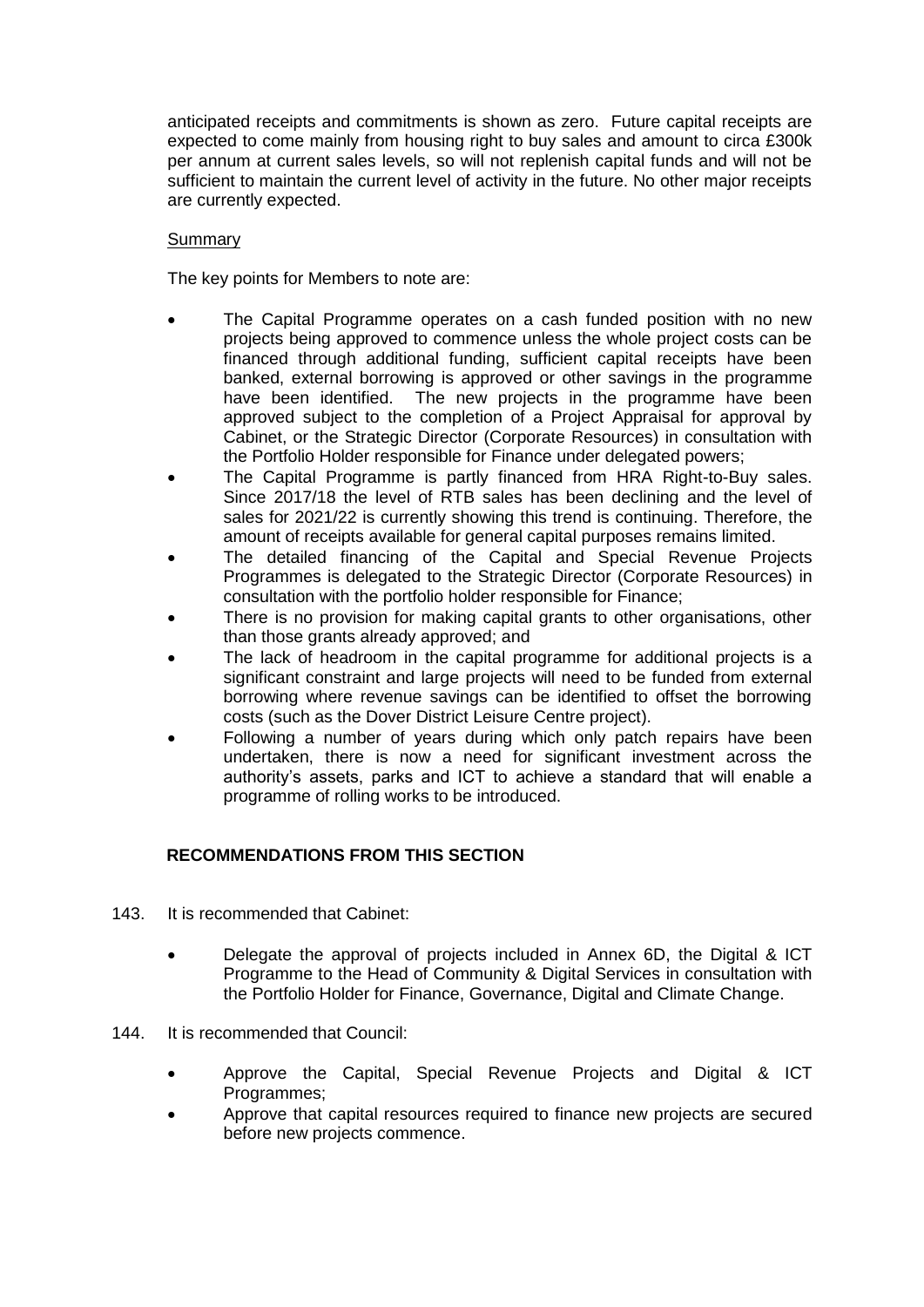# TREASURY MANAGEMENT AND THE PRUDENTIAL CODE

- 145. The Local Government Act 2003 introduced new capital accounting regulations, which required Councils to have regard to the Chartered Institute of Public Finance and Accountancy (CIPFA) Prudential Code when setting their budgets.
- 146. The new capital system promotes a Council framework to ensure:
	- (a) That the authority maintains a balanced budget;
	- (b) That the impact of capital investment decisions is reflected in the revenue budget; and
	- (c) That performance measurement is implemented in managing and controlling the impact of capital investment decisions.
- 147. Annexes 7A 7C set out estimates for each of the relevant Prudential Indicators in each of the financial years 2022/23 to 2025/26 and include the latest estimates for 2020/21 aligned with the revised forecast budget. Approval is sought for the proposed indicators for 2022/23 – 2025/26.
- 148. The capital programme has been financed to date within existing resources, which include capital receipts, specific capital grants, the Major Repairs Allowance, and useable reserves and internal borrowing. Significant projects, including the Dover District Leisure Centre, will ultimately be financed by borrowing; however no borrowing has been undertaken at this time. Approval levels for borrowing are included in Annex 7B.

#### **TREASURY MANAGEMENT**

- 149. The Council's Treasury Strategy complies with the requirements of the CIPFA Code of Practice on Treasury Management, which was adopted by the Council in September 2002 and the CIPFA Code of Practice on Treasury Management (revised November 2017) that was adopted by this Council in March 2018.
- 150. Approval of the strategy is a Council decision.

#### **RECOMMENDATIONS FROM THIS SECTION**

- 151. It is recommended that Council:
	- Approve the Capital, Treasury Management and Investment Strategies, including the Prudential Indicators and Minimum Revenue Provision statement (Annexes 7A, 7B and 7C).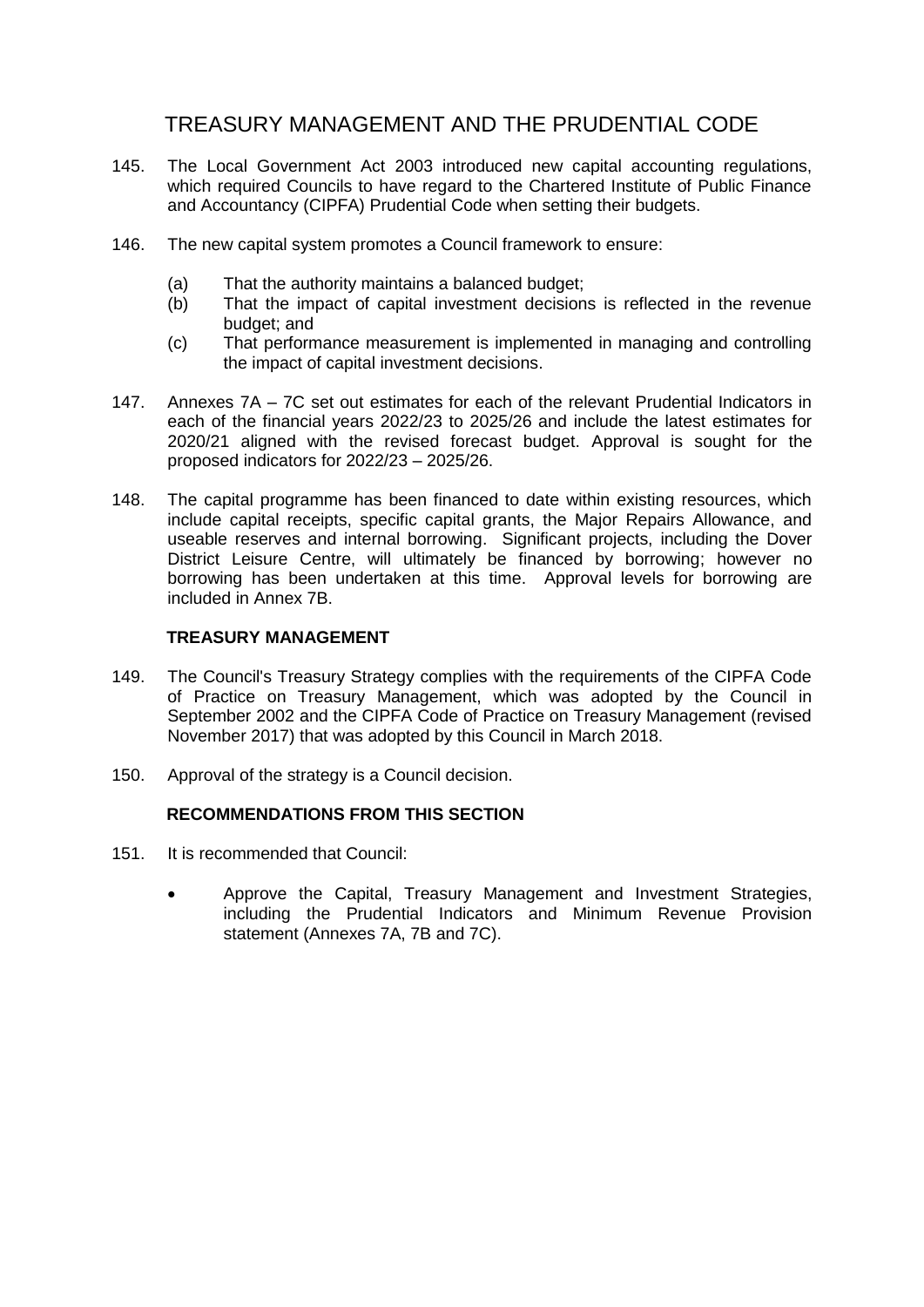# KEY ASSUMPTIONS & READY RECKONER

#### **Background**

152. In order to complete the budget and MTFP in accordance with the timetable it is necessary to make various assumptions. These are based on the most realistic information available at the time of production, but it is important that Members are aware of these assumptions and their implications.

#### **Inflation**

153. Salary inflation will be based on the results of the Collective Bargaining process. Contract inflation for 2022/23 is based on the details of the specific contracts, the state of the market for the specific services and any other relevant factors. Contract inflation is assumed to be 2% for future years. Inflation on all other expenditure will aim to be limited to the current budget level; however, a small allowance of 2% has been forecast to allow some limited growth.

#### **Staff Numbers**

154. The 2022/23 budget includes 630 full time equivalent posts directly employed for DDC. This includes 196 Port Health posts and 14 posts employed by DDC as part of the East Kent Audit Partnership (working for Canterbury, Thanet, Folkestone and Hythe and Dover and recharged accordingly) and East Kent Payroll (working for Canterbury, Thanet and Dover and recharged accordingly) allocated across services.

#### **Triennial Valuation of the Pension Fund by the Fund Actuaries**

155. The triennial valuation took effect from April 2019. It has been assumed that the DDC backfunding contribution will increase by 4% above the 2021/22 level of £1.82m for the planning period.

#### **Interest Rates**

156. It is assumed that DDC will maintain the 2021/22 level of income from investments for the remainder of the planning period. Any additional income generated will be transferred to reserves to support future projects.

#### **Revenue Support Grant**

157. The current draft settlement provides figures for 2021/22. It is assumed that this will reduce to nil for future years.

#### **Business Rates Retention**

158. The calculations are based draft figures available at the time of publishing this report. They will be finalised on the completion of the NDR1 to be submitted by the end of January. The forecasts assume a small element of inflation / growth for the planning period.

#### **Council Tax**

159. Council tax increases have been assumed at £4.95 for 2022/23 and for the remainder of the planning period.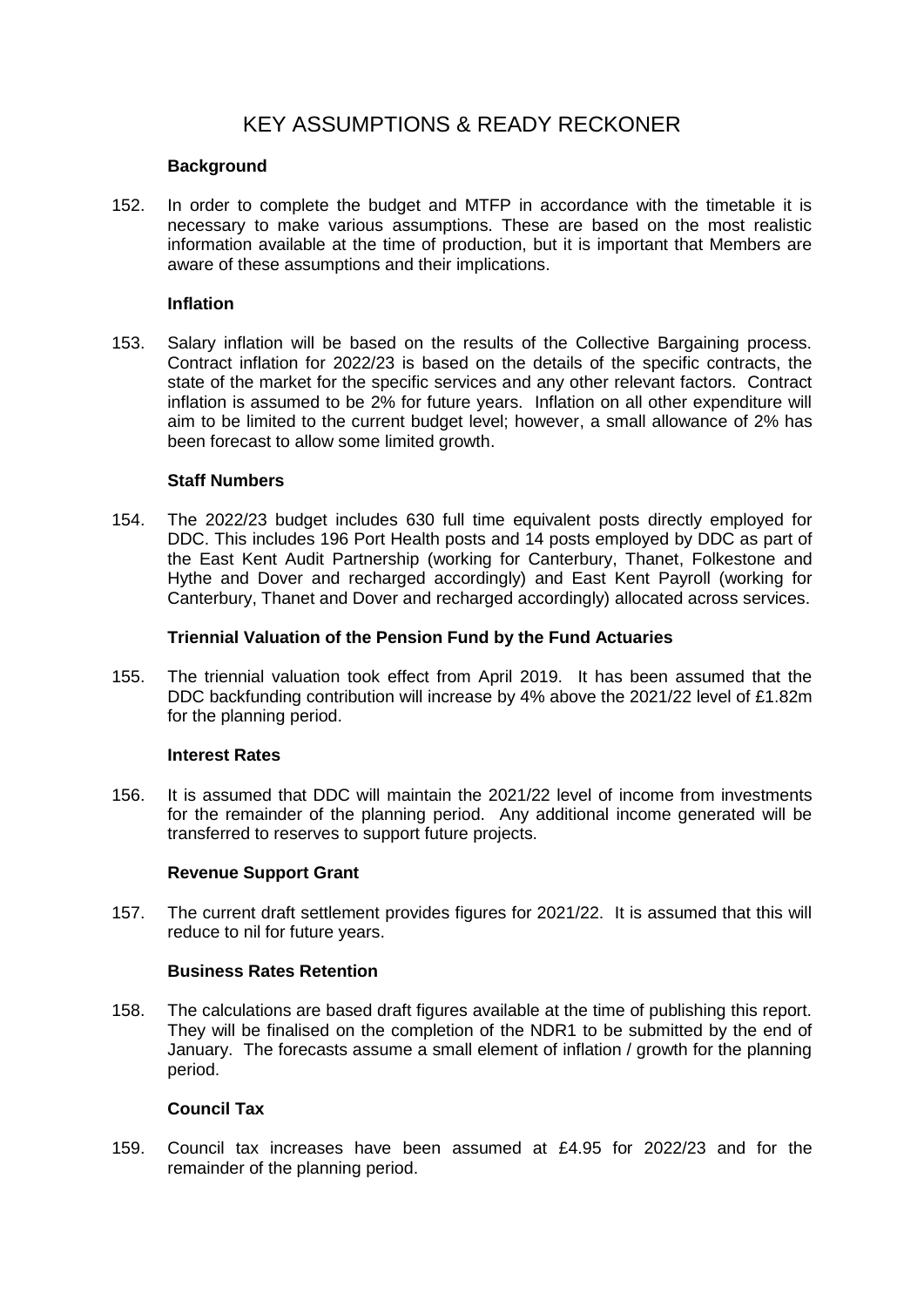#### **New Homes Bonus**

160. New Homes Bonus is a scheme that provided incentives and rewards for councils and communities who support delivery of new homes in their area. It is assumed that the new NHB grant will be reduced to nil proportionally over the four years following 2022/23.

## **Capital Projects**

161. There are no material revenue pressures expected from current capital projects as they go live.

#### **Ready Reckoner**

- Payroll 1% increase costs the General Fund approximately £100k;
- Council tax 1% raises c.£80k;
- RSG assumed to reduce to nil by 2023/24;
- NDR 1% growth in BR income equates to c.£60k (DDC's share @ 40%, less 50% levy, but will be higher under pooling due to reduced levy rates);
- Investment Income 1% equals approximately £400k (based on investment balances of £40m);
- Contract inflation 1% equals c.£65k;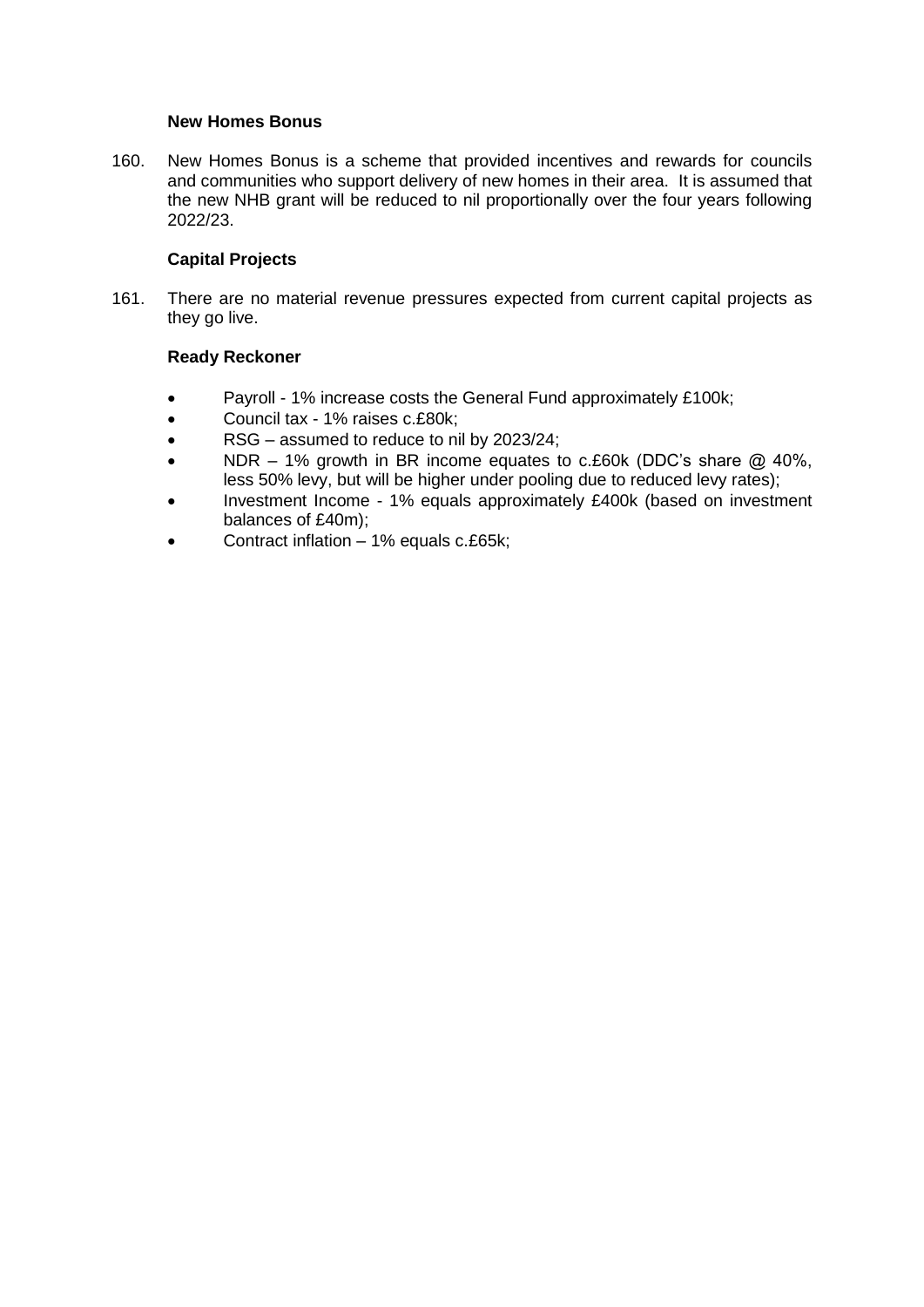# SIGNIFICANT BUDGET RISKS

- 162. Budgets, by their nature, involve an element of forecasting which entails uncertainty and hence risk. The schedule below highlights the main strategic / high value budget risks.
- 163. Although it currently represents the greatest risk, a specific heading has not been included for Covid-19, because it will impact to a significant extent across all of the other risks.

#### 164. Income risks:

- Business Rates
- New Homes Bonus
- Fair Funding Review
- Council Tax
- Treasury Management
- Property Investment
- Capital Receipts
- Housing rent collection
- Car parking

## 165. Expenditure risks:

- **•** Brexit
- Port Health
- Pension Funding
- Homelessness
- Contract renewals

| Ref | <b>Risk Description</b> | <b>Explanation and Mitigation</b>                                                                                                                                                                                                                                                                                                                                                                                                                                                  | <b>Budget</b><br><b>Sensitivity</b> |
|-----|-------------------------|------------------------------------------------------------------------------------------------------------------------------------------------------------------------------------------------------------------------------------------------------------------------------------------------------------------------------------------------------------------------------------------------------------------------------------------------------------------------------------|-------------------------------------|
| 1   | <b>Business Rates</b>   | The key challenges are:<br>Changes to the overall Business rates retention (BRR)<br>regime including the future level of BRR - 50%, 75%,<br>100%?<br>Future re-sets of the DDC baseline, sacrificing some /<br>$\bullet$<br>all of the gains made to date.<br>The next revaluation $-$ will it be fiscally neutral or<br>$\bullet$<br>negative and who will make up the shortfall?<br>Class action appeals<br>$\bullet$<br>Individual appeals such as Channel Tunnel.              | £7.8m pa                            |
|     |                         | The difficulty in forecasting future BR taxbase<br>$\bullet$<br>changes.<br>Operation of the Collection Fund and the timing of<br>recognition of income.<br>Unexpected revaluations, errors and initiatives by the<br>$\bullet$<br>VOA such as reduced valuations for hospitals and fire<br>stations.<br>Errors in the MHCLG settlement<br>٠<br>Changes in the Enterprise Zone and / or renewables<br>$\bullet$<br>schemes.<br>Weak BR performance by other Kent districts leading |                                     |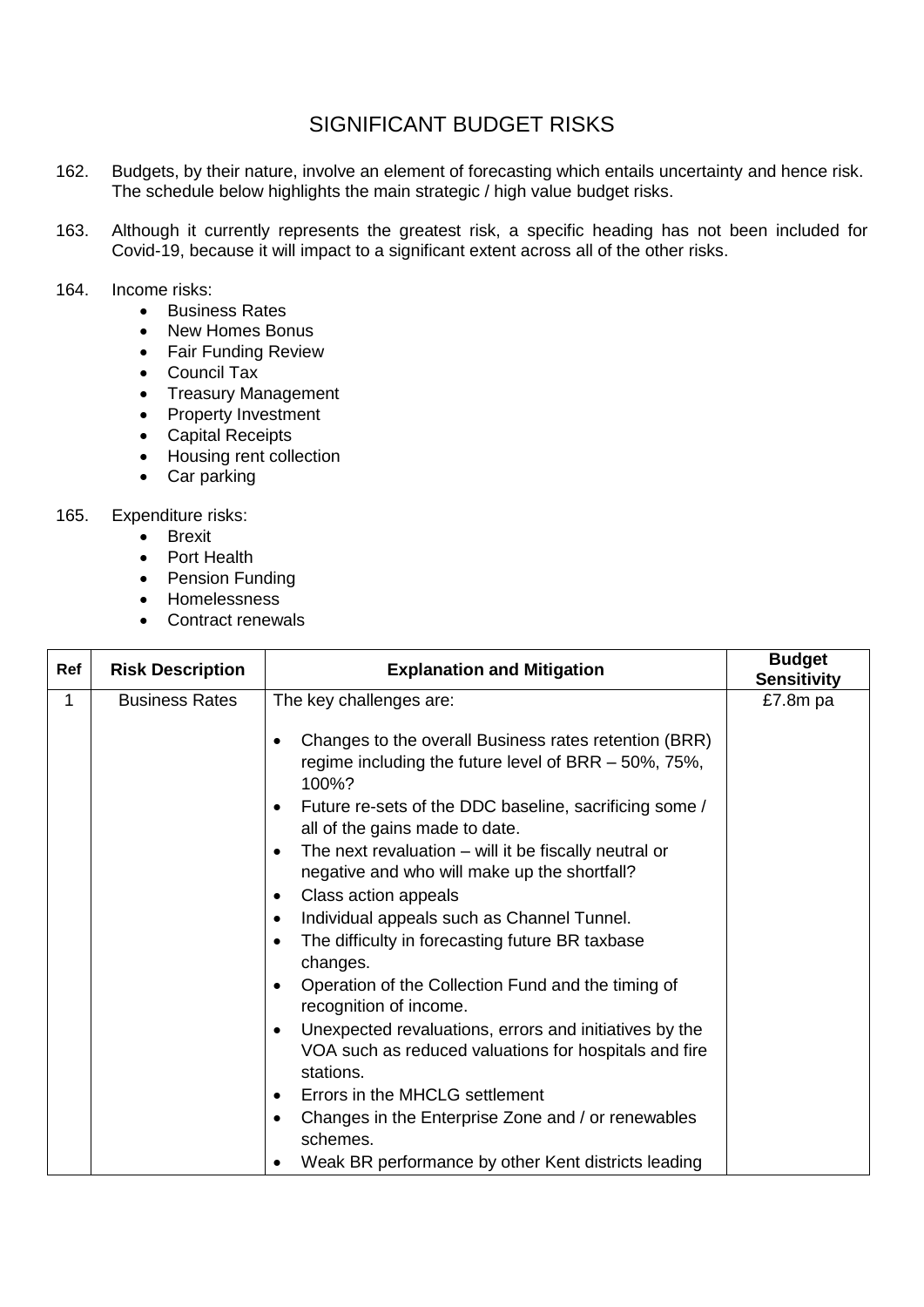| Ref            | <b>Risk Description</b>                                   | <b>Explanation and Mitigation</b>                                                                                                                                                                                                                                               | <b>Budget</b><br><b>Sensitivity</b>              |
|----------------|-----------------------------------------------------------|---------------------------------------------------------------------------------------------------------------------------------------------------------------------------------------------------------------------------------------------------------------------------------|--------------------------------------------------|
|                |                                                           | to an impact on the Kent pool.<br>Poor understanding of the regime by the DLUHC.<br>٠<br>The Fair Funding Review leading to changes in the<br>٠<br>baseline or other aspects of the regime.                                                                                     |                                                  |
|                |                                                           | The opportunities for Councils individually or collectively to<br>mitigate the above impacts are limited other than through<br>the management of their own finances, smoothing<br>reserves etc. and individual lobbying and response to<br>consultations.                       |                                                  |
|                |                                                           | Collective lobbying and response to consultations will also<br>take place where possible, but the impacts of changes are<br>often re-distributive and do not fall evenly across the<br>sector and so it is difficult to create consensus.                                       |                                                  |
| $\overline{2}$ | <b>New Homes Bonus</b>                                    | Government have indicated that they wish to change their<br>commitment to New Homes Bonus and are expected to<br>scrap it altogether.                                                                                                                                           | £1.2m pa.                                        |
|                |                                                           | This is a core part of DDC's funding stream, generated in<br>recognition of recent planning decisions, which were<br>taken, in part, on the understanding that the NHB pledge<br>would be honoured by government and may be used to<br>mitigate the impacts of those decisions. |                                                  |
|                |                                                           | The 2022/23 settlement included an unexpected increase<br>in NHB funding. However, it is anticipated that this will be<br>reduced over future years.                                                                                                                            |                                                  |
|                |                                                           | The key issue will be whether NHB is replaced and if so,<br>by what.                                                                                                                                                                                                            |                                                  |
| 3              | <b>Fair Funding Review</b>                                | The government has consulted on a Fair Funding review<br>which will re-calibrate the local government settlement.<br>The FRR is now expected to take place in 2022/23.                                                                                                          | Unable to<br>forecast at the<br>time of writing. |
|                |                                                           | Pressure from upper tier and unitary authorities and the<br>challenges arising from adult social care may reduce the<br>resources available to district councils.                                                                                                               |                                                  |
|                |                                                           | As with the current settlement, the Council can take part in<br>Kent wide lobbying on the settlement but has limited ability<br>to influence the settlement.                                                                                                                    |                                                  |
| 4              | <b>Council Tax Base &amp;</b><br><b>Collection Rates.</b> | The draft budget includes the current forecasts of the<br>Council Tax base and collection rates.                                                                                                                                                                                | £7.7m pa                                         |
|                |                                                           | The uncertainty around current economic performance and<br>employment may have an on-going impact on Council Tax<br>income.                                                                                                                                                     |                                                  |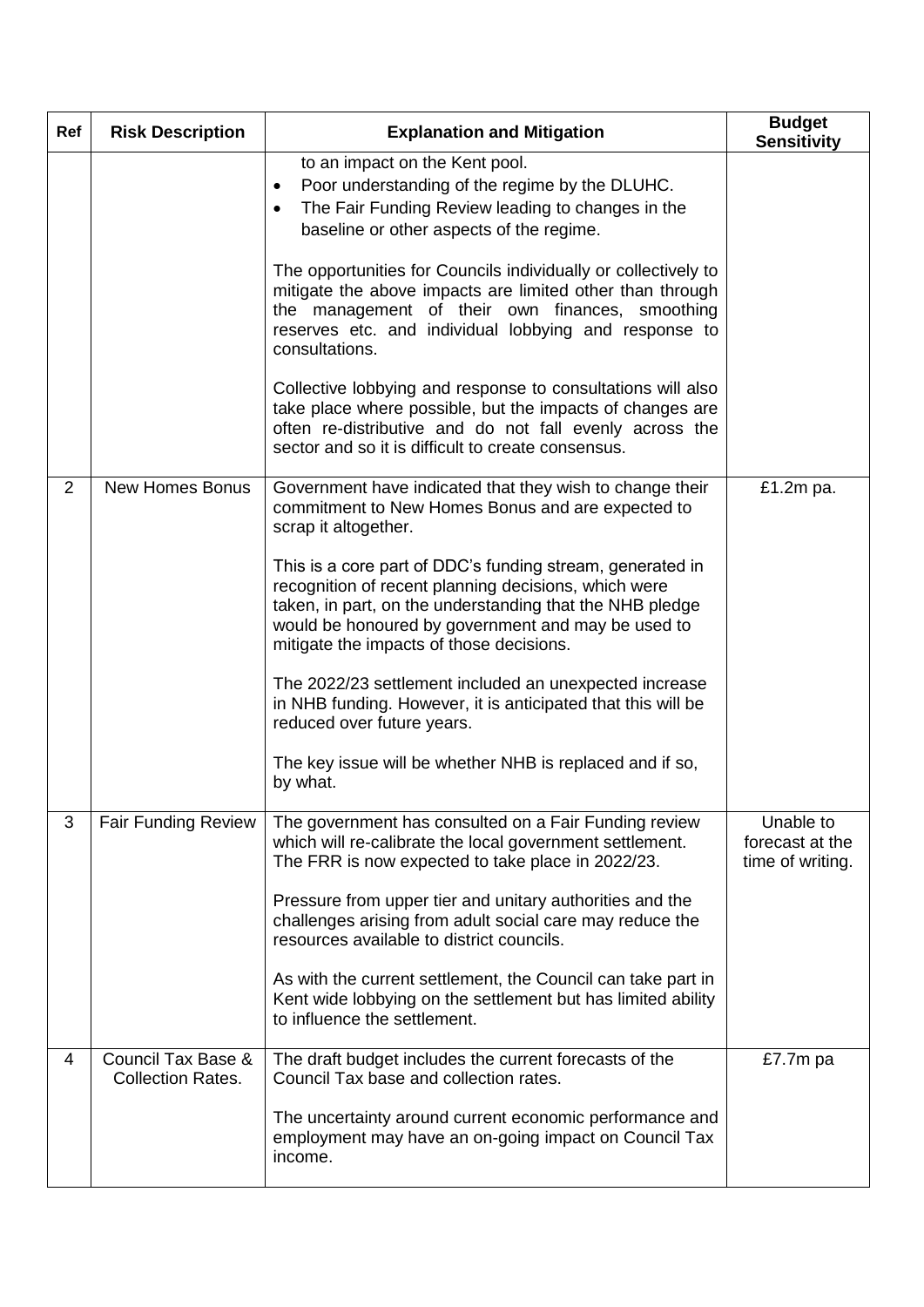| Ref            | <b>Risk Description</b> | <b>Explanation and Mitigation</b>                                                                                                                                                                                                                                                                                                                                                                                                                                                                                                                                                | <b>Budget</b><br><b>Sensitivity</b>                                  |
|----------------|-------------------------|----------------------------------------------------------------------------------------------------------------------------------------------------------------------------------------------------------------------------------------------------------------------------------------------------------------------------------------------------------------------------------------------------------------------------------------------------------------------------------------------------------------------------------------------------------------------------------|----------------------------------------------------------------------|
| 5              | Treasury<br>Management  | Of the current forecast £1.6m treasury management<br>income £600k is being transferred to earmarked reserves<br>to support future projects and reduce the GF risk of over-<br>reliance on the income stream.<br>Reductions in capital values would only impact the GF if<br>the funds were realised when the values were low. Due to<br>the breadth of investments held it is unlikely that this would<br>become necessary as other funds could be realised or<br>short term borrowing undertaken if cash flow shortages<br>occur.                                               | £1.6m pa                                                             |
| 6              | Property Income         | The Council receives rental income from its commercial<br>regeneration properties. There is a risk that this income<br>may be reduced if tenants are unable to continue to trade.                                                                                                                                                                                                                                                                                                                                                                                                | £2.3m pa                                                             |
| $\overline{7}$ | Capital receipts        | Capital receipts come from housing and other asset sales.<br>Any drop-off in the level of receipts will lead to reduced<br>resources available to complete projects. The reduced<br>receipts could arise from lower sales, lower prices or both.<br>We cannot mitigate against market movements or reduced<br>levels of sales. To some degree lower values may<br>increase the level of demand, but this will also be<br>dependent on interest rate movements.                                                                                                                   | £300k pa<br>(average level)                                          |
| 8              | <b>HRA</b> rent arrears | The roll out of Universal Credit has been mirrored by a<br>significant increase in housing rent arrears. However, the<br>rent arrears levels have been reducing since housing has<br>come back in house and are now at the same levels as<br>2018-19.<br>A bad debt provision is included within the budget and<br>arrears levels are being monitored. The Coronavirus 2020<br>Housing Act had resulted in eviction cases currently being<br>on hold since March 2020 but from October 2021 the<br>notice period for possession proceedings has returned to<br>pre-Covid length. | <b>Annual HRA</b><br>rent £20.5 m<br><b>Current arrears</b><br>£602k |
| 9              | Car Parking             | Car parking income is expected to be impacted by the<br>lockdown and tier restrictions. The depth and length of the<br>impact is unknown.                                                                                                                                                                                                                                                                                                                                                                                                                                        | £2.6 $m$ pa                                                          |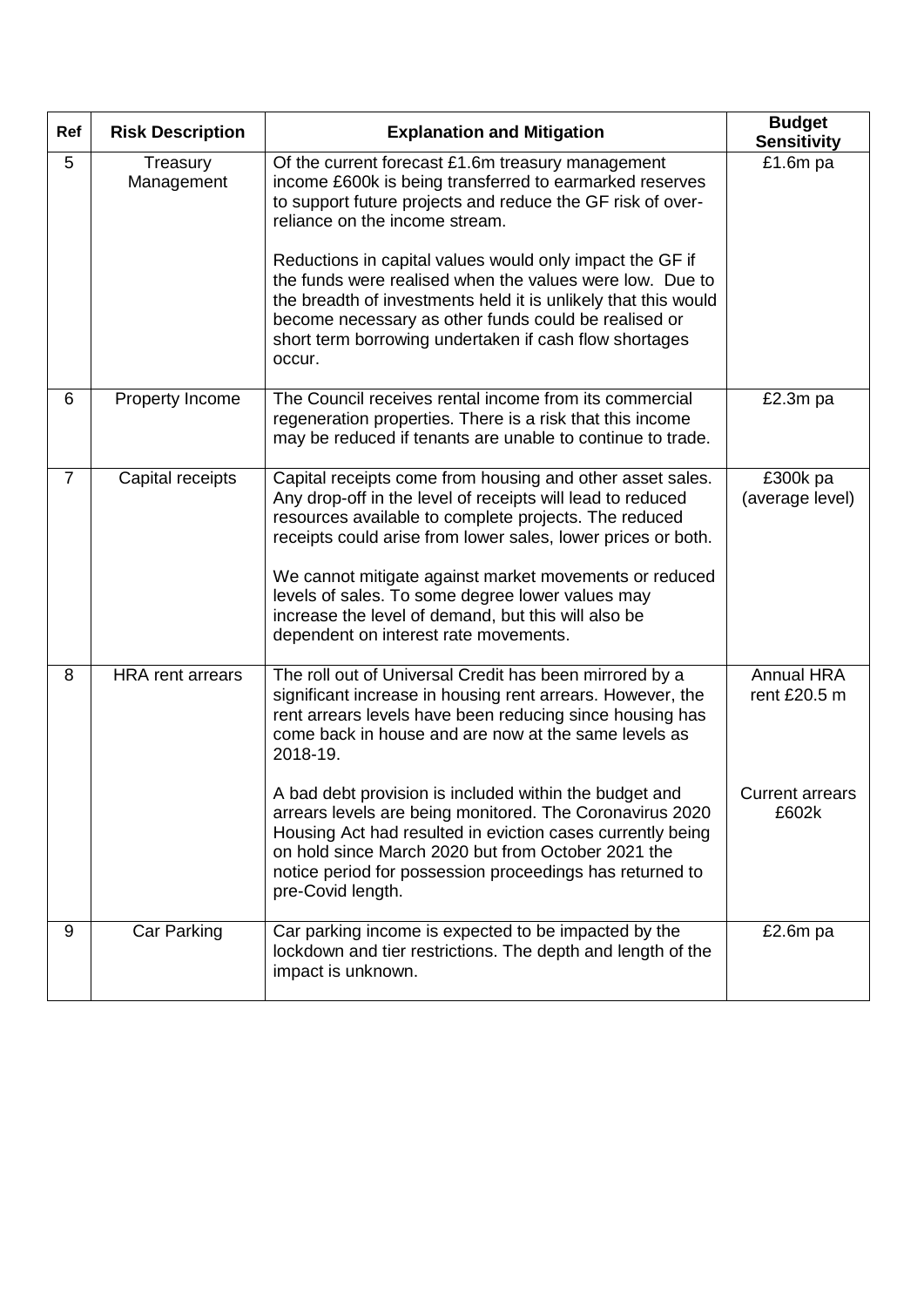| Ref | <b>Risk Description</b>               | <b>Explanation and Mitigation</b>                                                                                                                                                                                                                                                                                                                                                                                                                                                                                                         | <b>Budget</b><br><b>Sensitivity</b>                            |
|-----|---------------------------------------|-------------------------------------------------------------------------------------------------------------------------------------------------------------------------------------------------------------------------------------------------------------------------------------------------------------------------------------------------------------------------------------------------------------------------------------------------------------------------------------------------------------------------------------------|----------------------------------------------------------------|
| 10  | Brexit - Port and<br>East Kent impact | The creation of a "third country" border between the UK<br>and France increases the risks of border closures and<br>related disruptions to the traffic flows in and out of the port<br>and Channel Tunnel. This poses a risk in terms of the<br>impact on local businesses and communities, the<br>disruption in the delivery of services such as waste<br>collection, and the requirement clear litter, clean highways<br>etc.<br>The Council is in discussions with DLUHC regarding the<br>additional costs being borne by the Council. | Unable to<br>forecast the<br>impact at the<br>time of writing. |
| 11  | Port Health                           |                                                                                                                                                                                                                                                                                                                                                                                                                                                                                                                                           | Unable to                                                      |
|     |                                       | The Government, via Defra, have funded start-up costs for<br>the expanded service of the Port Health, which once fully<br>operational, will be able to charge fees for each check it<br>conducts. This will then enable the service to be self-<br>financing.                                                                                                                                                                                                                                                                             | forecast the<br>impact at the<br>time of writing.              |
|     |                                       | However, until the service is fully operational, and the<br>trade has settled, it is very difficult to accurately assess the<br>number of checks that will be required and total income<br>that can be expected.                                                                                                                                                                                                                                                                                                                          |                                                                |
|     |                                       | As Port Health Authority the Council is required to develop<br>a whole new team of circa 200 staff to service the new<br>Border Control Point at Whitfield. Significant risks include:<br>The start date for the service (expected to be July<br>٠<br>2022) but is dependent on completion of works by<br>Defra                                                                                                                                                                                                                           |                                                                |
|     |                                       | The recruitment challenges<br>٠<br><b>Trade volumes</b>                                                                                                                                                                                                                                                                                                                                                                                                                                                                                   |                                                                |
|     |                                       | $\bullet$<br>Estimated income, expenditure and fees.                                                                                                                                                                                                                                                                                                                                                                                                                                                                                      |                                                                |
| 12  | Pension Funding                       | Prior to the Covid-19 pandemic the Kent scheme was at<br>the highest overall level of funding since the 1980's and<br>had made significant progress towards 100% funding.                                                                                                                                                                                                                                                                                                                                                                 | £6.9m pa<br>contribution<br>(increased from<br>2021/22 budget  |
|     |                                       | It is not yet clear how the pandemic will change this<br>position and whether the Council will have to make<br>significantly increased contributions following the next<br>triennial valuation.                                                                                                                                                                                                                                                                                                                                           | due to impact of<br>Port Health<br>staffing)                   |
|     |                                       | It should also be noted that DDC's share of the scheme<br>costs is heavily impacted by staff demographics and the<br>maturity of the scheme and is therefore significantly less<br>well funded. This also adds upwards pressure to the costs.                                                                                                                                                                                                                                                                                             |                                                                |